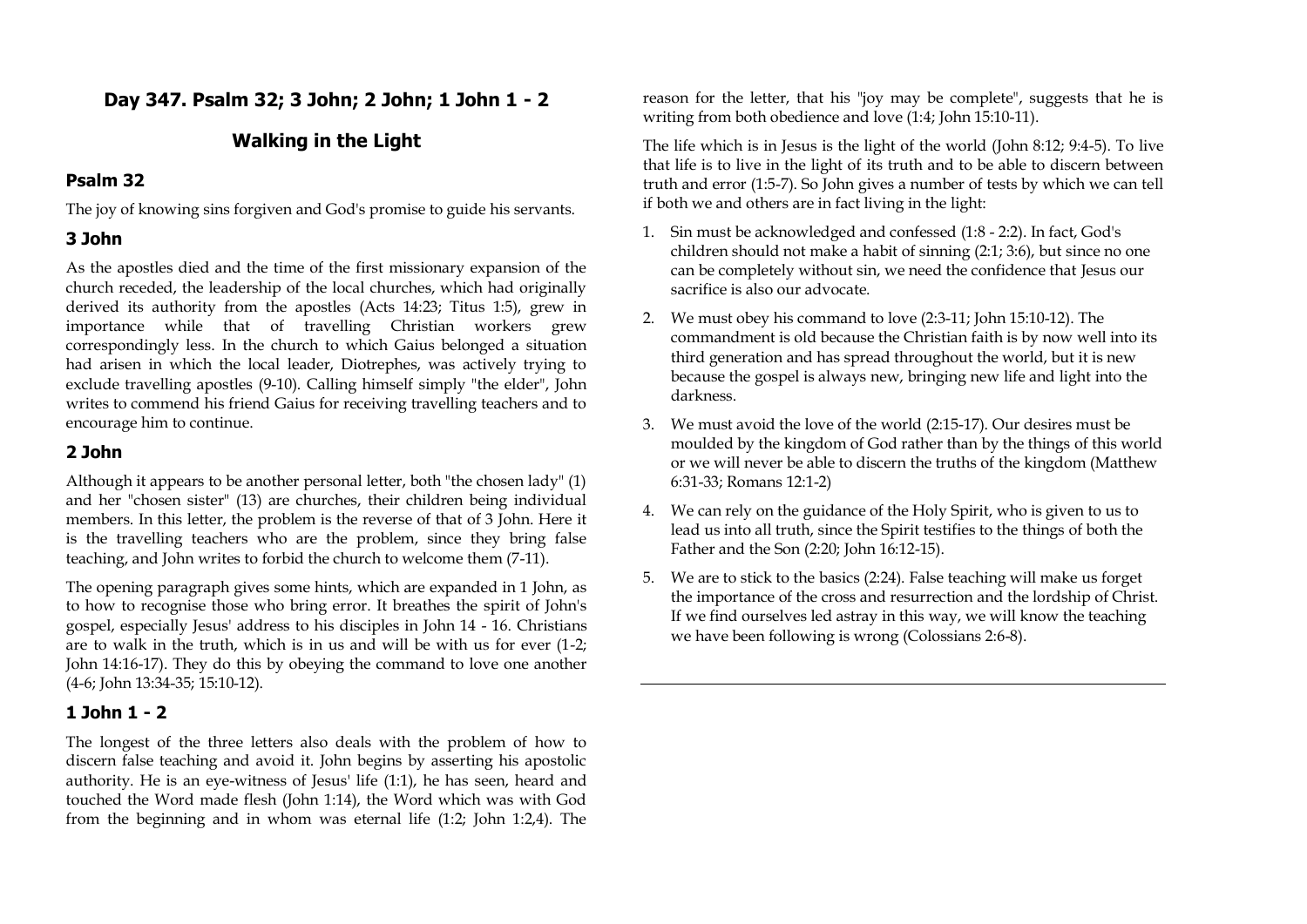**Day 348. Psalm 36; 1 John 3 - 5**

# **Children of God**

### **Psalm 36**

The sinfulness of the world contrasted with the love of God; an invitation to drink from the well of life rather than the cracked cisterns of wickedness.

# **1 John 3 - 5**

After its opening section, dealing with the tests for true and false teaching, John's letter continues with three meditations on living as children of God in a sinful world. Each meditation repeats the themes of the first two chapters in a slightly different way. Again, the words breathe the spirit of Jesus' address to his disciples in John 14 - 16, with its theme of the victory of Christ over a hostile world (John 16:33) enabling them to know the truth (John 16:12-15) and setting them apart from the world (John 14:22-24) which hates them just as it hated Jesus (John 15:18-21). The letter is written to encourage us to remain in Christ, living in obedience to him (1 John 2:28; John 15:1-4).

The first meditation (3:1 - 4:6) contrasts the experience of God's children with that of children of the devil:

- 1. Righteous v. sinful lives (3:4-10). A characteristic of God's people is that they do not continue to sin (3:9) because of the power of the new life of God (see also Romans 8:1-11), whereas those who are dominated by selfish desires live as children of Satan and continue to sin.
- 2. Love v. hate (3:11-18). God's children follow the example of Jesus and love others in practical ways, whereas the world's children live at enmity with one another.
- 3. Peace v. guilt (3:19-23). God's children know the experience of forgiveness and live with consciences open to God.
- 4. Holy Spirit v. worldly spirits (3:24 4:6). False teaching emanates from the unbelieving spirit of the world, which refuses to acknowledge Jesus as the Son of God, both human and divine (4:2). Where the Holy Spirit is at work, people recognise the truth (4:6).

The second meditation (4:7-end) develops the same themes but this time the starting point is the experience of God's love shed abroad in our hearts by the Holy Spirit (Romans 5:5) rather than our privilege as God's children. In true believing, the experience of God's love impels us to reach out to others in love (4:7-12), his Holy Spirit assures us of the truth of the gospel and the reality of God's love (4:12-16a) and the Spirit and our own lifestyle together give us confidence and peace in the face of guilt (4:16b-18). This love is not our achievement or our merit; it is simply obedience to the command of God who first loved us (4:19-21).

The final meditation (5:1-12) begins from the experience of faith. When John's readers became Christians, God planted the seed of faith in their hearts (3:9) enabling them to believe in Jesus as the Christ. This God-given faith enables us to overcome the world and obey his command to love (5:1- 5). It is rooted in both historical testimony and personal experience. The water and the blood which poured from Jesus' side at his death on the cross prove that he is both fully human and the divine Son of God dying for our sins (John 19:33-35). The presence of the Holy Spirit and the experience of eternal life assures us that the historical testimony is true and God's forgiveness is real.

Finally, John urges us to continue in the faith, being faithful in prayer (5:14- 15), watching over each other and praying for each other (5:16-17) and standing firm against evil (5:18-21).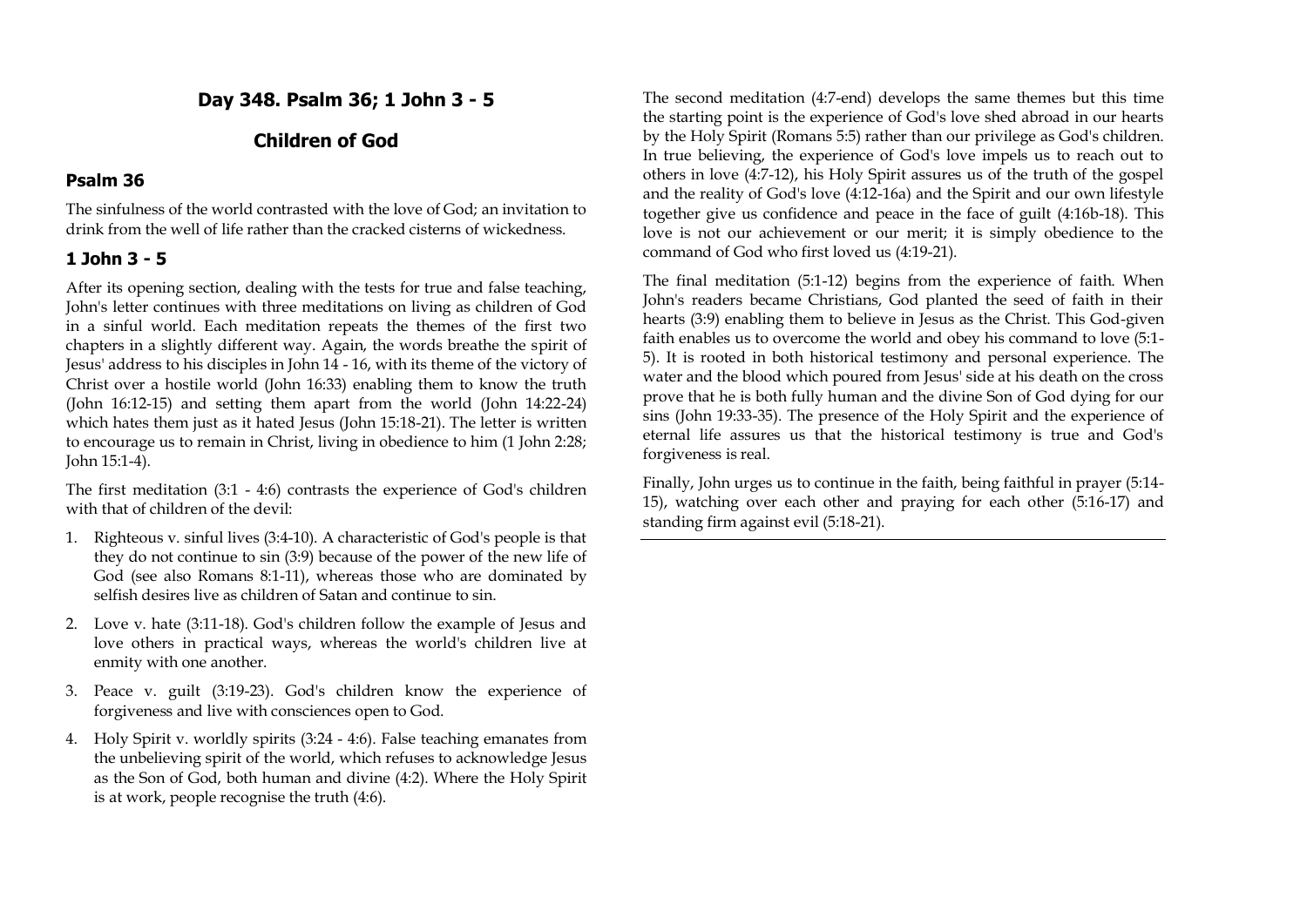# **John's Gospel**

Even a casual reading is enough to show that John's Gospel is completely different from those of Matthew, Mark and Luke. Instead of a series of incidents following hard upon each other there are only a few stories, most of them concerning an important miracle or "sign" which Jesus performed. Instead of the short parables and pithy sayings of the other gospels, Jesus' words come in the form of long sermons often interrupted by questions from his listeners. On the other hand, like the other gospels there is plenty of controversy and the disciples are slow to understand what Jesus is trying to teach them. Beyond all these differences in detail, however, there is an indefinable difference in "atmosphere" between John and the other gospels. In this introduction I will try to explain what I think are the main reasons for this and how they influence the approach I have taken in the readings which follow.

John's gospel was written later than the other gospels, perhaps around 100 B.C. It is based on the testimony of the "beloved disciple", John himself (21:24), but it is clear that the author or authors already knew and expected their readers to know most of the important stories of Jesus recorded in the other gospels. This accounts for the fact that the references to the events of Jesus' life in the gospel are very free. There is only passing reference to his baptism (1:32-34) and to Gethsemane (12:27-28) and these occur in long meditations on the themes of baptism and suffering. The Transfiguration is completely absent, but instead the theme of Jesus' glory recurs constantly (e.g. 2:11; 12:27-28; 17:1-5). John has also displaced the cleansing of the Temple from the end of the gospel to the beginning (2:13-22) and the miraculous catch of fish and the call of Peter (Luke 5:1-12) from the beginning to the end (21:1-8). He has also rewritten the healing of the centurion's servant (4:46-54; Luke 7:1-10).

It is clear, then, that John was not setting out to present Jesus by means of a historical narrative. He expected his readers to know the historical facts of Jesus' life already. The one place where real historical facts become important is at the crucifixion and resurrection (19:34-35; 20:3-8; 21:24). This is because John saw in the crucifixion and resurrection the key to the whole story. References to these events begin early in the gospel and continue throughout it (eg.1:11; 2:4,11,19-22; 5:25-27; etc.) In one sense, the Jesus who

appears in the pages of John is not the historical Jesus, but the crucified, risen and ascended Jesus. The stories are not intended as history so much as drama in which Jesus confronts both his enemies and his disciples and challenges them to believe. Stories and teaching are woven together as meditations on the significance of Jesus' life, death and resurrection. More than any other gospel, John takes up the theme of Jesus' relation to the Father and the Holy Spirit. He does not give us a fully worked out doctrine of the Trinity, but especially in chapters 14 - 16 he points in that direction.

On the basis of 20:31, the book is often regarded as being primarily evangelistic. But if we assume that John expected his readers to know the stories of Jesus already it is better to understand it as addressed to people whose faith for various reasons fell short of full Christian belief. Some would have been disciples of John the Baptist who had been slow to recognise Jesus as the Messiah whom he proclaimed (1:20,35-39; 3:27-30). Some found it hard to accept Jesus as a real man (1:14, see 2 John 7-11). But probably most important were Jewish believers who thought of Jesus as the last of a long line of prophets rather than recognising him as the Son of God. This explains why the book is full of people who "believe" and then have their inadequate faith challenged (2:21-22; 6:60,66-69; 8:31-33; 20:29).

To conclude, John's gospel is a concentrated meditation, written for Christians, on the significance of Jesus. The writer's technique is to take an incident, dramatize it and then weave a web of interpretation around it to help us see through the historical Jesus to the crucified, risen and ascended Lord who challenges us now to believe in him and follow him in the way of the cross (12:23-26).

We begin at 1:19 and leave the Prologue (1:1-18) until the last day of the readings as a summary of the gospel and the message of Scripture as a whole.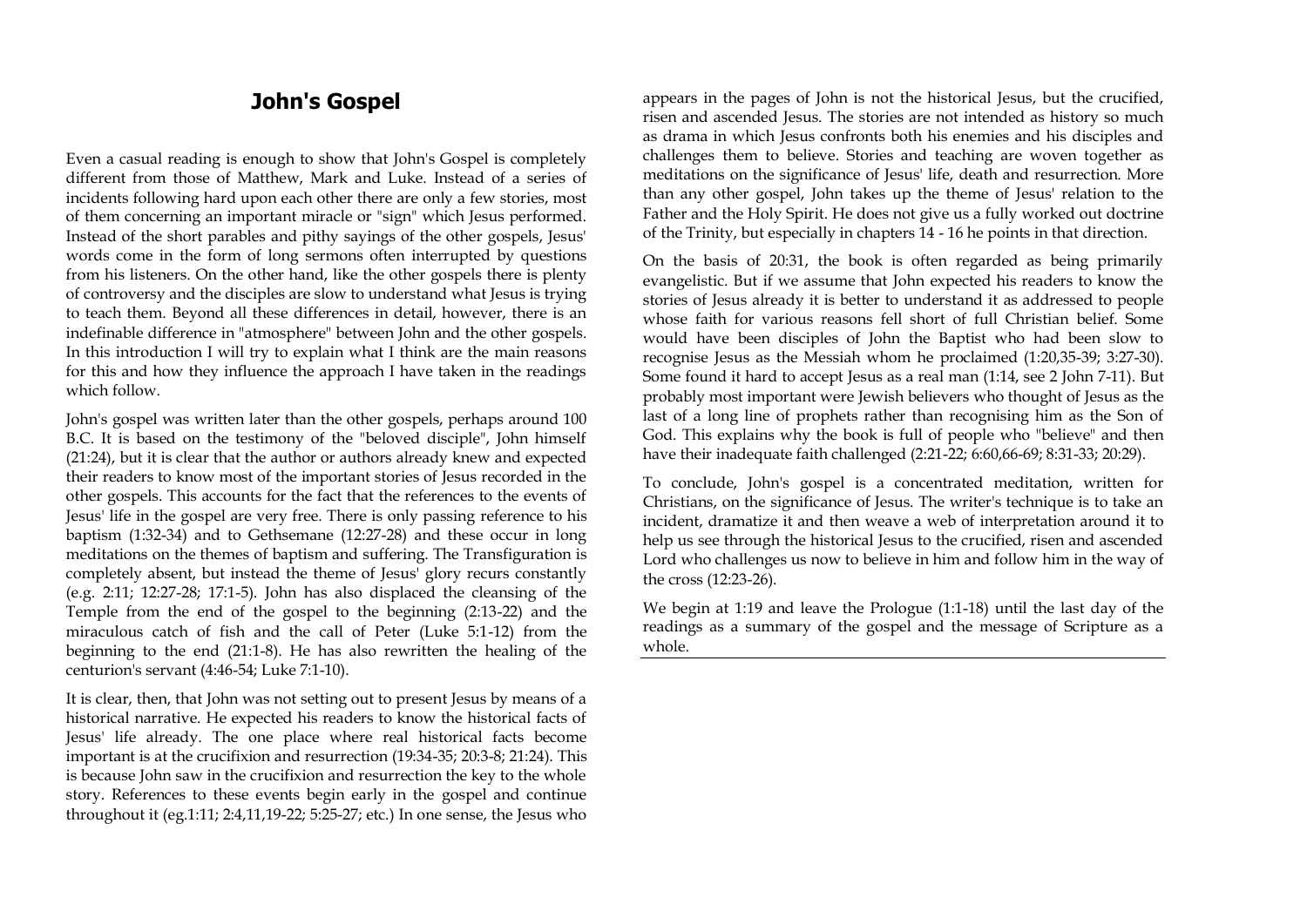## **Day 349. Psalm 84; John 1:19 - 2:11**

### **Jesus Shows His Glory**

#### **Psalm 84**

Longing for the presence of the Lord.

### **John 1:19 - 2:11**

Both Matthew and Luke use the stories of Jesus' birth to introduce him by his titles, the Messiah, Son of David (Matthew 1:1), King of the Jews (Matthew 2:2), Son of God (Matthew 2:15); the Son of God, king on David's throne (Luke 1:32-35), Messiah and Lord (Luke 2:11), the light to the nations (Luke 2:32). In this opening section, John does the same thing, but it is also important to notice who gives the various titles to Jesus.

As in Revelation, Jesus is the "Lamb of God", slain since the foundation of the world (1:29,36; Revelation 13:8). This is said by John, the one who introduced a baptism for repentance. For those who might still be followers of John, such as the men Paul discovered in Ephesus (Acts 19:1-7), John makes it clear that John the Baptist is not the Christ (1:20), nor yet the promised Elijah, even though other gospels speak of him in this way (1:21; Malachi 4:5-6; Matthew 17:10-13), nor even the prophet promised by Moses (Deuteronomy 18:15). He is the one whose proclamation prepares the way for the return of the Lord to Jerusalem (1:23; Isaiah 40:3-5). In fact, John's baptism depends for its effectiveness on the one who takes away the sins of the world (1:29). Instead of telling the story of Jesus' own baptism, John gives us the testimony of John the Baptist that Jesus is the one on whom the Spirit rests, who baptises with the Spirit and who is the Son of God (1:32-34; see Mark 1:7-11) and then shows us two of John's disciples leaving him to follow Jesus (1:35-37).

The disciples call him "Rabbi" or "Teacher" (1:38), which is characteristic of would-be followers throughout the gospel (1:49; 3:2; 6:25; 20:16), but having stayed with him for a day, Andrew acknowledges Jesus as the Messiah (1:40-41). In this gospel, Peter does not figure as an important character until the Passion stories. The story of his call becomes a story of his recommissioning in chapter 21. Here he is simply introduced. Just as Andrew draws in his brother, calling Jesus "Messiah", Philip draws in his

friend, calling Jesus the "one of whom Moses and the prophets wrote" (1:45) and then using the same words as Jesus has used in calling Andrew and his friends (1:39,46). Thus John indicates that the circle around Jesus is growing, and by 2:11 he has "disciples".

The last disciple of whom we hear is the sceptical Nathaniel, "a true Israelite in whom there is nothing false," (1:47). Just as it was important for the followers of John the Baptist to show John pointing to Jesus, so here a "true Israelite" who at first professes to see nothing special in Jesus (1:46) acknowledges him as Son of God and King of Israel (1:49) and becomes a disciple, showing the way for other sceptical and doubting Jews. Jesus' reply is meant to show that although these disciples believe in him and give him their allegiance, there is more that they do not yet understand. It is a reference to the story of Jacob, the father of the Jews, and his dream at Bethel (Genesis 28:10-12), but now it is the Son of Man who is the Way from earth to heaven and heaven to earth (1:51). The title "Son of Man" points to the cross (3:13-15; 12:23). Moreover, in the story of his dream Jacob himself says, "Surely the Lord is in this place and I was not aware of it," (Genesis 28:16). The disciples, though they believe in Jesus, do not yet know him fully (14:8-10).

The story of the miracle at Cana is full of verbal and symbolic clues to its meaning. The scene is a wedding banquet at which the wine has run out. The vessels Jesus uses are meant to hold water for a Jewish purification ceremony. The miracle foreshadows Jesus' "time" and shows his glory (2:4,11; see 17:1). It takes place "on the third day", the day of resurrection. In the other gospels, Jesus proclaims himself the bridegroom and the bringer of new wine which bursts the old wineskins of Judaism (Mark 2:18-22). Here at a wedding feast he turns the water of purification into the best wine and reveals his glory. The real bridegroom, sent from God to reclaim his bride, is not recognised, and the master of the feast does not know where the wine comes from, but the servants know and the disciples believe.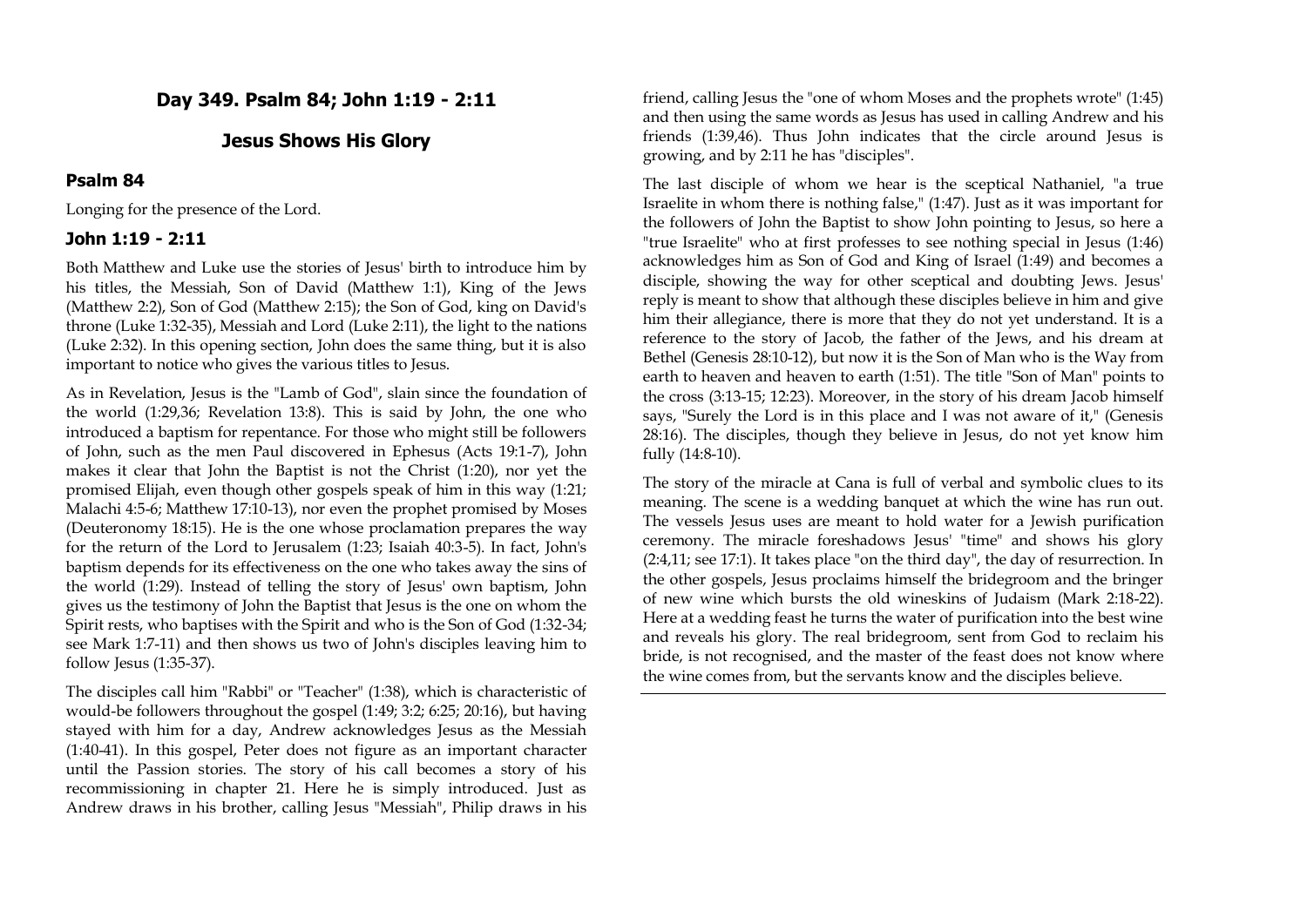# **Day 350. Psalm 102; John 2:12 - 3:end**

# **Born Again**

#### **Psalm 102**

A prayer for God's help in trouble.

#### **John 2:12 - 3:end**

Like the words, "on the third day," in 2:1, the reference to the approaching Passover in 2:13 points to the underlying significance of the story. Passover is the time of the crucifixion and resurrection and, like the wedding at Cana, the story of the cleansing of the Temple is full of references to these events. The conflict with the Jewish leaders was a major element in Jesus' ministry and recurs throughout the gospel. By transferring the cleansing of the Temple from the end of the ministry to the beginning, John makes clear from the start the issues which divided them.

In driving the animals out of the Temple (2:15), Jesus signals the end of the sacrificial system. In the coming kingdom there is no need for the Temple at all. Our Temple is the Body of Jesus through which we have access right into the presence of God (2:21: Hebrews 10:19-20; Revelation 21:22-24). John knows that Jesus' demand for the holiness of the Temple would eventually lead to his death (2:17), but this very death was the means by which the new Temple would be consecrated (2:19). In the light of the resurrection the disciples came to understand the symbolic meaning of Jesus' attack on the centre of Jewish worship (2:22).

But what is the relationship between Jesus and Jewish worship for Jews who are sympathetic? Can they understand the message and way of life Jesus brings as simply part of Judaism or is it something radically new? John introduces a sympathetic Jew, Nicodemus, who calls Jesus Rabbi and acknowledges that he has come from God (3:2). But Jesus cuts right across these acknowledgements with the demand for a change as radical as a new birth (3:3). The words Jesus uses mean both "born again" and "born from above"; the ambiguity is deliberate. The fact that Jesus has come from above runs through the chapter (3:13,16,31,34). The new birth is by water and the Spirit, that is by baptism and the gift of the Holy Spirit (3:5-8), through which one steps out of the old religion and into the new. Yet Israel's teacher

does not understand these things (3:10). The "we" of 3:11 is a deliberate anachronism: Jesus' conversation with Nicodemus stands for the ongoing dialogue between his followers and sympathetic Jews, in which the Christians will maintain that Judaism is not enough. Following Jesus means a radical break from the old religion.

Jesus is the one who came from heaven and has gone back to heaven, where he now reigns in glory (3:31; 13:1; 16:5). But the "lifted up" of 3:14 is another deliberate ambiguity. Here and at 12:32 it refers to both the ascension and the cross. Jesus' glory is seen in the crucifixion (12:23-24) and in a sense he reigns from the cross. To believe on him is to accept him as the crucified and reigning Son of God. This is the way to eternal life (3:16; see 1 John 5:11-12).

Baptism is one of the things which sets Christianity apart from Judaism, but what about John's baptism? Is that sufficient? John presents Jesus and his disciples as baptising alongside John, which is probably another deliberate anachronism, since the other gospels say that Jesus did not start his ministry until after John was put in prison (Mark 1:14). But the scenario, with Jesus gradually gaining more disciples than John, points the question: Which is the true baptism, Jesus' or John's? John's answer is that it is Jesus'. Jesus is the bridegroom, he (John) is the bridegroom's friend. Jesus must grow greater and he less. Jesus comes from above, he from the earth. And Jesus has the Spirit without measure and baptises with the Holy Spirit (1:33). Like the Jews, John's disciples need to believe in the Son whom God has sent (3:36).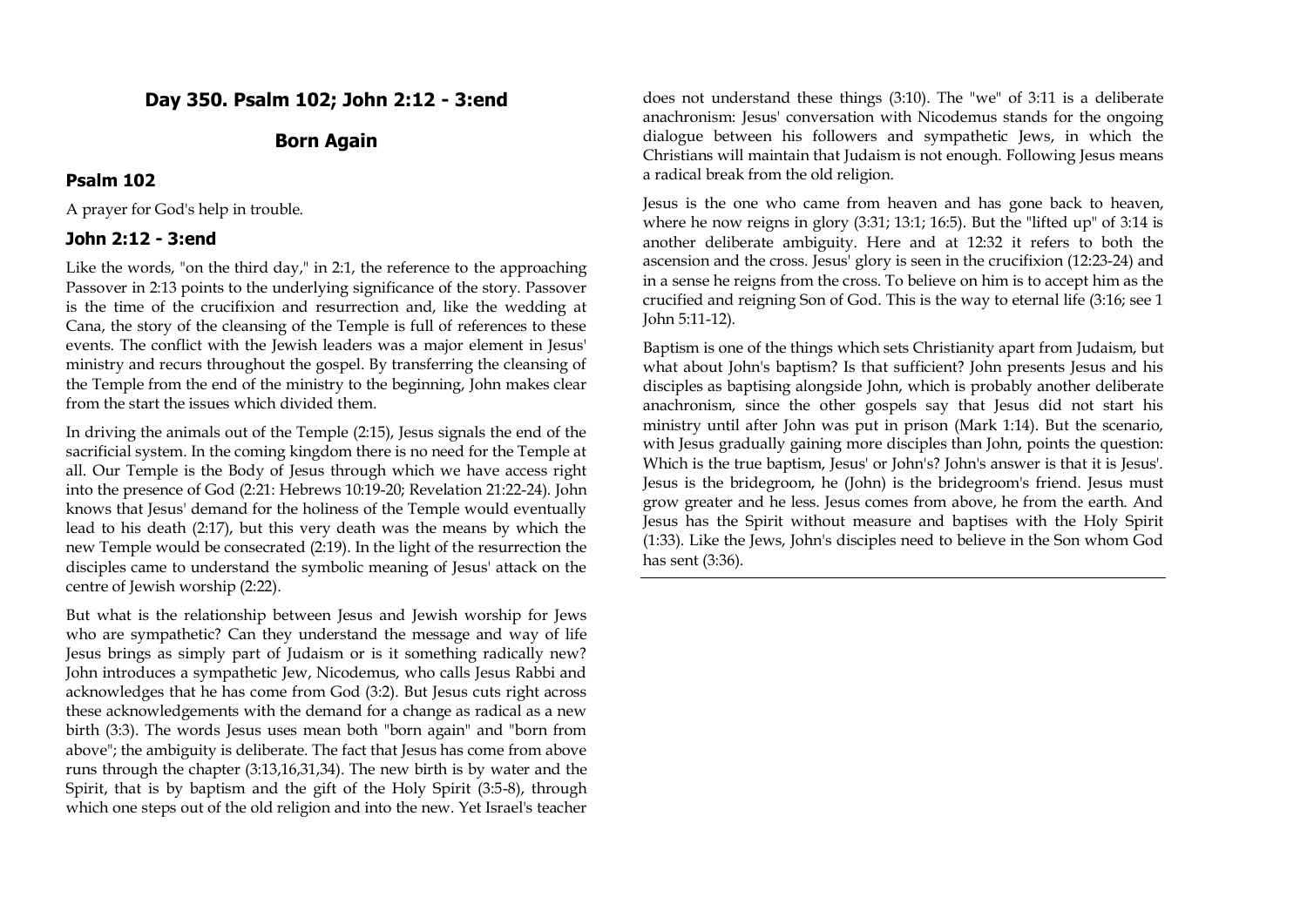# **Day 351. Psalm 100; John 4**

# **The Spirit and the Bride**

# **Psalm 100**

A call to the whole earth to praise the Lord.

## **John 4**

Chapter 4 continues the section which began at 2:13 in which Jesus travels from Jerusalem to Galilee. This journey parallels that of the gospel, which was preached first in Jerusalem, then Judaea, then Samaria and finally to all nations (Acts 1:8). The introduction to the chapter, in which Jesus' disciples baptize more people than John, suggests that its underlying theme is to be the mission of the Church, but it is characteristic of John that his stories weave together a number of themes:

- Jesus is greater than "our father Jacob" (4:12). Jacob's gift to Joseph (4:4) is referred to in Genesis 48:22. Sychar is Shechem, which means a "shoulder of land". Whereas Jacob gave the well, Jesus gives "living water". Whereas Jacob was "our father", Jesus puts people in touch with the real Father (4:23). Just as in the book of Hebrews, comparison between Jesus and the great figures of Israel's history is a recurring theme of the Gospel. In chapter 6 Jesus is shown to be greater than Moses and in chapter 8 than Abraham.
- The gift of God which Jesus brings is "living water"  $(4:10)$ . In Acts 8:20, also in Samaria, the Holy Spirit is called "the gift of God". In John 7:37- 39 the Spirit is compared to a stream of water welling up inside. The gift of the Spirit fulfils the hope of Israel for refreshing, life-giving water flowing from the throne of God (Psalm 46:4; Isaiah 43:19-21; 55:1; Ezekiel 47:1-12).
- Jesus' first miracle took place at a wedding where he provided wine for the banquet. In 3:27-30, John the Baptist names him as the bridegroom. The careful placing of this story at "Jacob's well" recalls the way Jacob met and won his bride at a well by providing water for her (Genesis 29:1-12). From Hosea onwards, the theme of bride and bridegroom had been an image for the relationship of God and Israel. Usually, God pours out his grace on the undeserving and unfaithful bride (Hosea 2;

Isaiah 54:1-8). Here though, the bride is not Israel at all but a Samaritan whose previous relationships have been a disaster (4:16-18). Although salvation is from the Jews (4:22), the Bride of Christ will include all nations.

- In 2:13-22 Jesus abolished the sacrificial system of Jewish worship and proclaimed his body as the true Temple (and thus also the source of living water). The Samaritans had an alternative Temple on Mount Gerizim outside Shechem, which they claimed to be the proper site for worship (4:20). But Jesus abolishes all such distinctions. Henceforth, true worship will be made to the Father in spirit and in truth (4:21-24). Jesus is the giver of the Spirit (4:10), the truth, and the way to the Father (14:6). In God's kingdom, he is the place of all true worship.
- The call to mission becomes explicit in 4:34-38. Although salvation is from the Jews, Jesus is the Saviour of the whole world (4:42). The others who have done the hard work are probably the Old Testaments patriarchs and prophets, whose words and actions Jesus is constantly fulfilling. Their work means that a crop is ready for the disciples to reap, which will become the Christian Church.
- The call to mission issues in the conversion of the Gentiles. Jesus is not recognised among his own people (4:44; see 1:11) but the Gentiles believe. The story of the official's son is based on that of the centurion's servant in Luke 7:1-10. There too the point is the faith shown by the Roman in contrast to the Jews, who demand signs (4:48; Luke 7:9; 1 Corinthians 1:22-23). Challenged to believe without seeing the evidence, the official does so and his son is healed. As he responds in faith the "official" is transformed to become first "the man" (4:50) and then "the father" (4:53). The conversion of the father's whole household is another of John's deliberate anachronisms. Household conversion was characteristic of the Gentile mission (Acts 16:29-34; 1 Corinthians 1:16).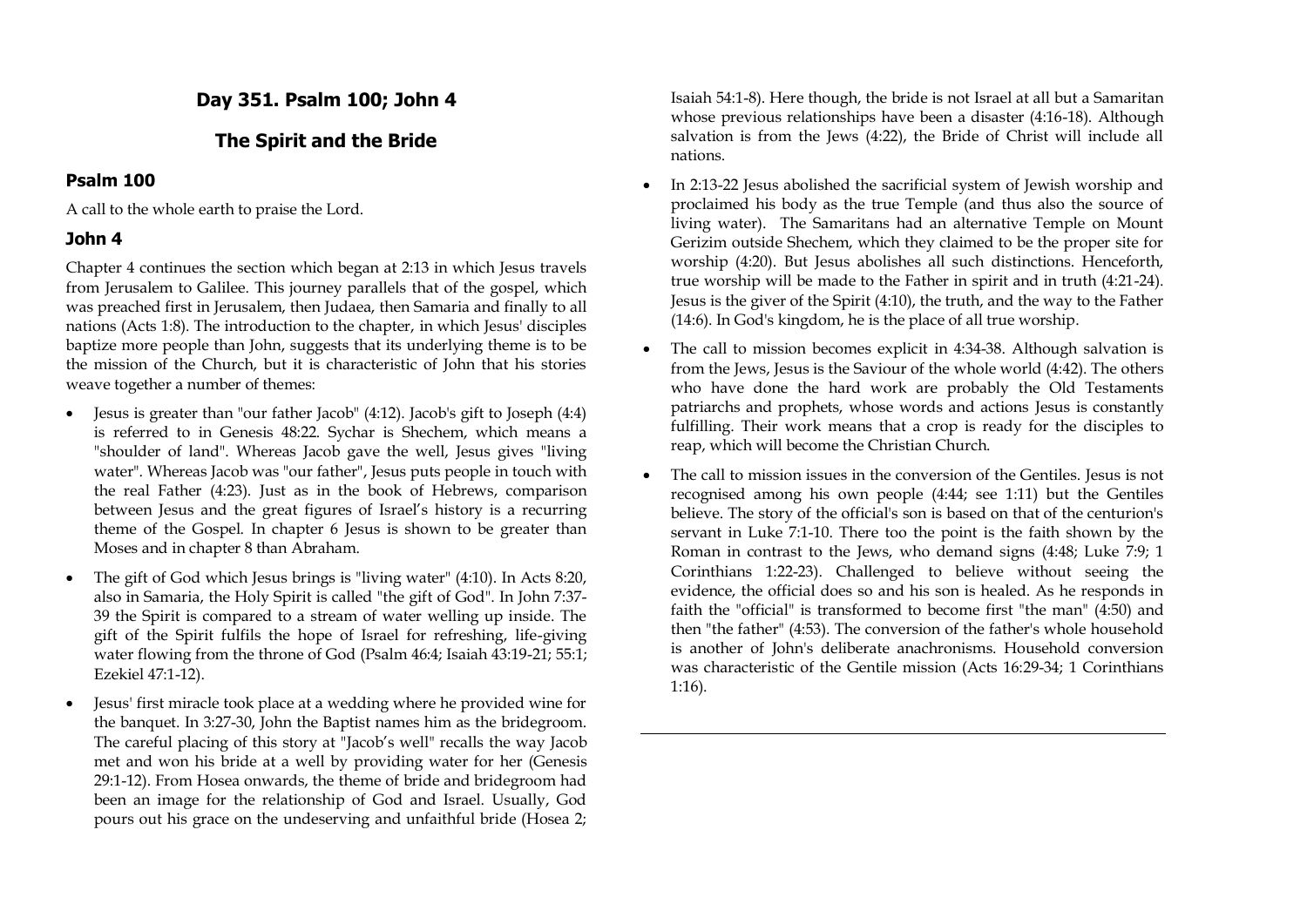# **Day 352. Psalm 116; John 5**

### **The Work of the Sabbath**

#### **Psalm 116**

The writer thanks God for delivering him from sickness. The Lord has raised him from death and now his soul can have rest.

### **John 5**

Chapter 5 begins a new section of the book, which ends with chapter 12. It is made up of a series of incidents, mainly miracles or "signs" of Jesus, which reveal who he really he is to those with faith but result in condemnation for those who refuse to accept them. Each sign is followed by a dispute with the Jewish leaders and most are set in or near Jerusalem. In this section John shows Jewish Christians how completely wrong their leaders were and are about Jesus and how he fulfils entirely the hopes and worship of Judaism.

He begins with the Sabbath controversy, one of the most important elements in the dispute. In the Synoptic gospels, Jesus rejects the accusation of the Pharisees that he is breaking the Sabbath with the words, "The Son of Man is Lord of the Sabbath," (Mark 2:28). The story of the man at the Pool of Bethesda recalls some elements of the story of the paralytic whose bed was let down from the roof (Mark 2:1-12). Both were healed on the Sabbath, both were told to pick up their mat and walk and both were sinners who needed to repent (5:8,10,14). John does not refer to the issue of Jesus' supposed blasphemy in forgiving the man's sin. Instead he introduces a new element. The man has been lame for 38 years, the time Israel was wandering in the wilderness before beginning their final journey to the Promised Land, which would be their resting place (Deuteronomy 2:14; 12:9). The man seems reluctant to be cured. In theory he is waiting to be healed, but in practice he seems to have given up hope, rather like the Israel of Jesus' day, waiting for a rest which never came.

But Jesus is the Giver of rest (Matthew 11:28-30; Hebrews 4:1-11). Instead of the Promised Land for which Israel had to wait long years in the wilderness, the rest he gives consists of freedom from sin in this life (5:14) and eternal life in the next (5:21). Not only does he heal the lame man but

when challenged by the Jews he promises to raise the dead (5:21,25). They accuse him of breaking the Sabbath, but Jesus claims to be doing the work of the Father. The reason he works on the Sabbath is that God the Father is working, bringing life to all who honour him (5:16-19). He compares himself to a son in his father's workshop learning his father's trade, something he himself must have done in his early years (5:19). Because the Father brings life, so does Jesus; because he raises the dead so does Jesus; because he judges, so will Jesus (5:24-27). The Son of Man of Daniel 7:14 is not only the Lord of the Sabbath but the Lord of the living and the dead (Romans 14:9). His death and resurrection leads to the judgement after death spoken of in Daniel 12:2 (5:28-29).

The remainder of the chapter is taken up with the issue of Jesus' credentials. He has the testimony of John the Baptist (5:33-35), of the work the Father gives him to do (5:36) and of the Scriptures themselves (5:37-41). Yet the Jews refuse to believe because they are more concerned with preserving their status in the eyes of one another (5:44; 12:42-43). In the end, Moses, the author of the Law, will be their judge (5:45-47) because the Law points to Jesus. The institution of the Sabbath points beyond itself to the need for eternal rest and Jesus is the Giver of that rest.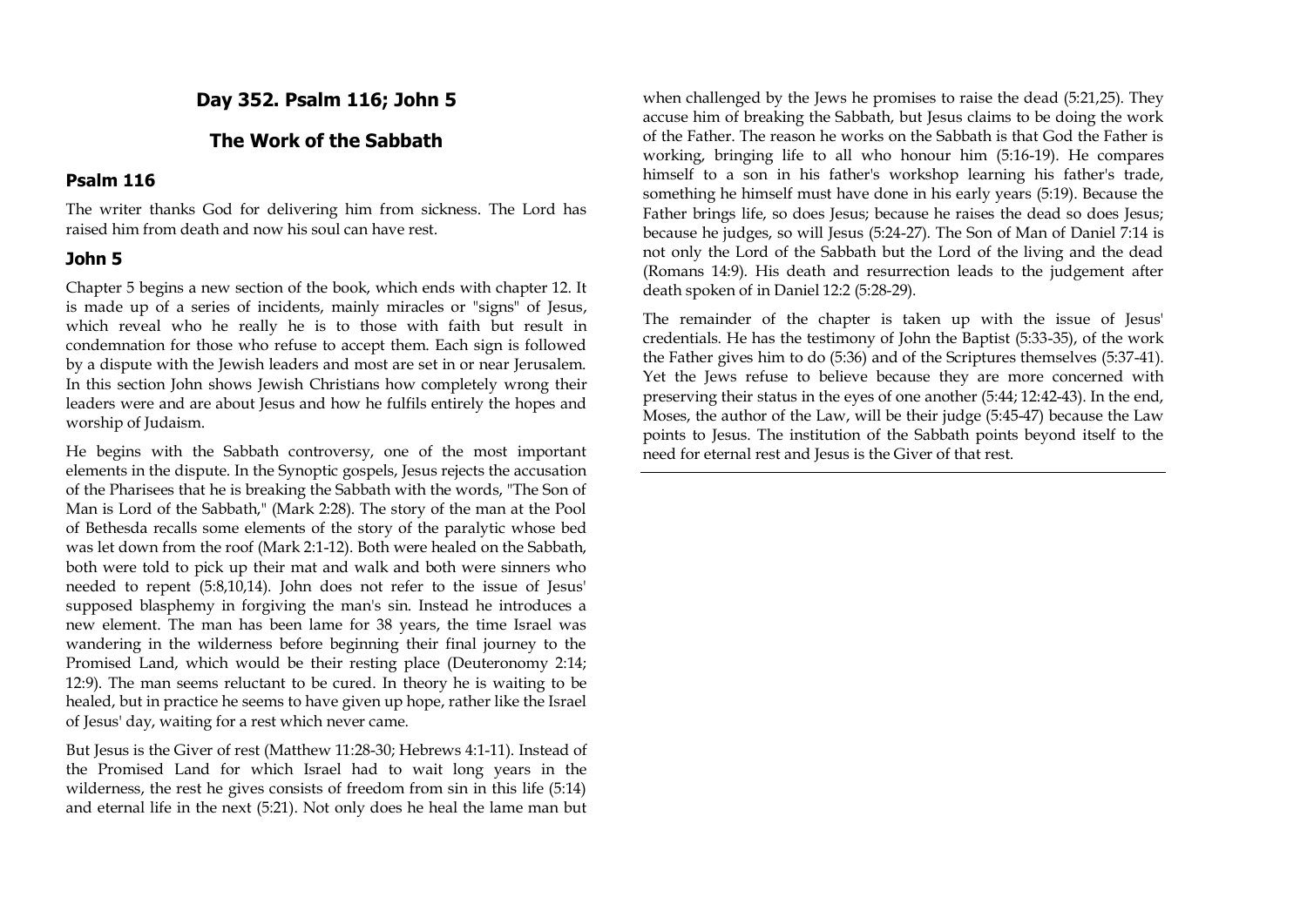# **Day 353. Psalm 16; John 6**

## **The Bread of Life**

#### **Psalm 16**

The writer rejoices in the life God gives.

### **John 6**

As usual, the way John sets the scene is crucial for our understanding of the chapter. For this story, Jesus is back in Galilee with his disciples and the crowds. The feeding of the five thousand takes place on the "far side" of the lake, while the dispute which follows it happens in the synagogue in Capernaum (6:59). Both of these are symbolic places: over the lake towards Gentile country the people are fed; back home in the synagogue and where Jesus is known (6:41-42) his words are rejected. In the introduction John also tells us that a great crowd was following Jesus because of his signs: this is to be another sign which though seeing they do not believe. 6:3 is reminiscent of the setting of the Sermon on the Mount in Matthew 5:1, which tells us that the underlying theme of this chapter is to be Jesus' teaching, and finally the reference to Passover in 6:4 tells us that it has to do with his coming death and resurrection.

On the day of the miracle nobody recognises the true significance of the sign. Philip does not know what Jesus is about to do and Andrew does not expect him to do much with five loaves and two fish (6:5-9). The people see only a great prophet and try to make him king by force (6:14-15). Later, when the disciples see Jesus walking on the sea they are terrified (6:19).

The crossing of the sea in the night, which Jesus accomplishes easily, his disciples and the crowd with so much difficulty, may point to the crossing of the Red Sea which brought Israel into the wilderness where they received the manna. Symbolically we are now in the desert where God gave Israel all they needed to eat (6:11; Exodus 16:18). Jesus offers himself to eat but like the Israelites in the desert both Jews and disciples grumble at him (6:41,61; Numbers 11:4-6).

Only in the dispute at Capernaum is the true meaning of the sign revealed and then only to those who believe in Jesus. The crowds come looking for more earthly food; instead Jesus offers himself as the Bread of Life. Earthly

bread sustains earthly life but Jesus is food for eternal life; whoever eats him needs no other food. This is food which the Son of Man will give (6:27). The title points to the centrality of the cross and resurrection. The response which God requires is to believe on Jesus (6:29), to come to him (6:35) or to look to him (6:40); these are not different but are given as parallels.

The Jews look to their past, when God had fed them through Moses with manna in the wilderness. Despite the feeding of the five thousand, they cannot see past this to the significance of Jesus (6:29-31). But Jesus is talking about a feeding which starts now and continues to eternal life (6:32,34,39- 40). This feeding, as he is about to make clear, is his Word. By listening to the Father and learning from him one comes to Jesus and receives life (6:45- 50).

At 6:51 a new theme is introduced with a change of terminology from "bread of life" (6:35,48) to "living bread" (6:51). The living bread, which is Jesus' flesh for the life of the world, is coupled with his blood and so obviously refers to the bread and wine of communion (6:51-57), one reason why the image of loaves and fish quickly became a symbol for Holy Communion in the early Church. This is the bread which sustains Christians now, as the manna in the desert sustained Israel in their desert wanderings (6:58). Those who eat it remain in Jesus (6:56; 15:1-4) and receive eternal life. The Jews, who do not eat this bread, do not have eternal life.

But Jesus' insistence on listening to his words and partaking in the Eucharist as the sources of eternal life is a hard saying for his disciples. The mention of Judas in particular signals the problem of unfaithful Christians, likely to defect to the Jews (6:64,70-71). For John's contemporaries, the issue was whether it was really necessary to make a complete break from Judaism. Did the Christian community, gathered around the Eucharist, really have something which the Jews did not have? And John shows them that indeed they have. They have Jesus, who came from the Father and ascended to him again (6:33,41-42,51,62). They have his words, which are spirit and life. And they have the Holy Spirit, who gives life through both Word and sacrament. It is not the bread of the Eucharist which brings life; it is the words of eternal life which Jesus speaks (6:67-69) and the Spirit who gives life to the bread (6:63; see 3:6).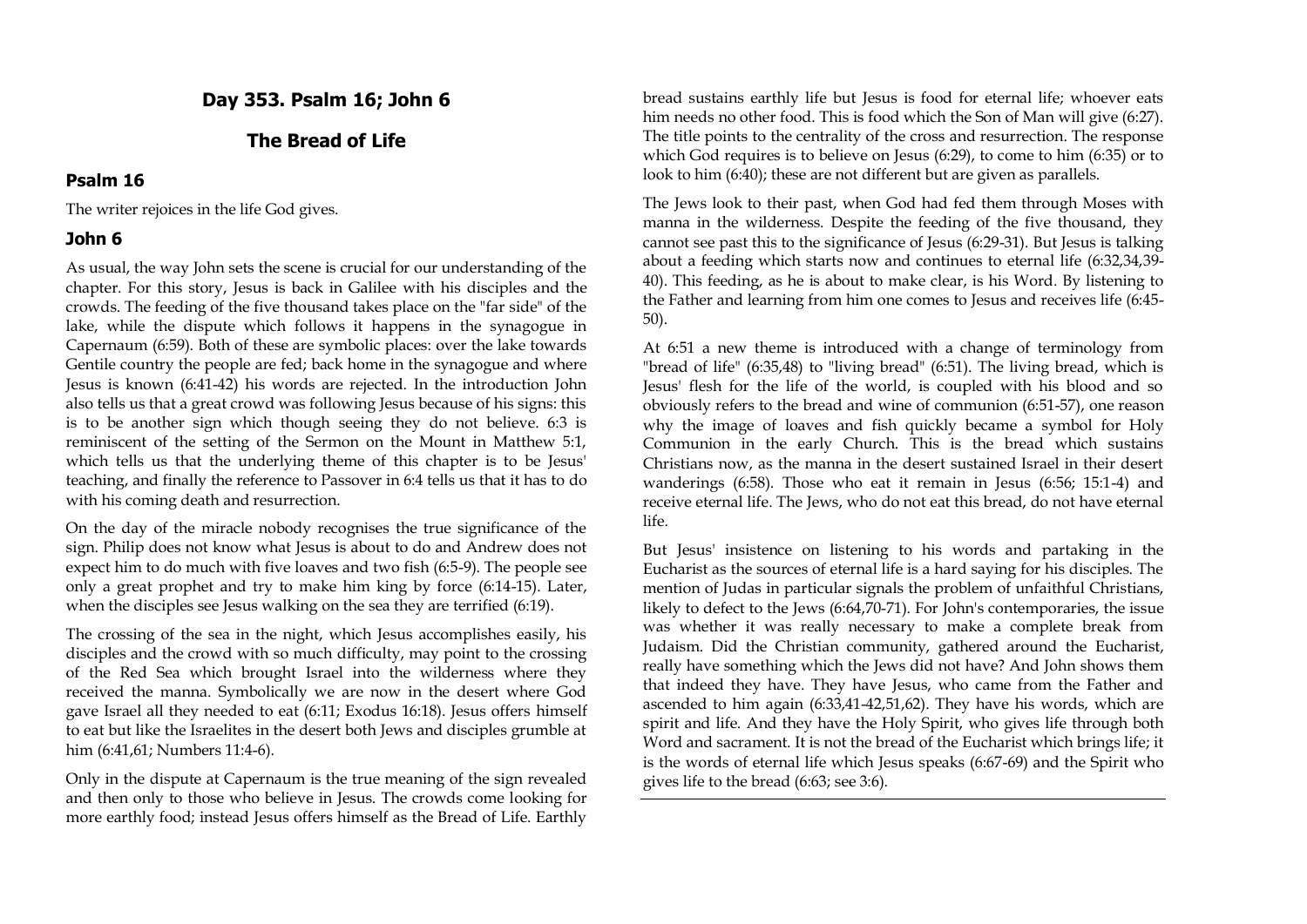**Day 354. Psalm 92; John 7:1-52**

### **The Source of Living Water**

#### **Psalm 92**

A psalm for the Temple.

#### **John 7:1-52**

The middle chapters of the gospel are a continuous theological argument between Jesus and the Jewish leaders which, like any argument, does not move smoothly forward but continually backtracks and moves to new issues while keeping to one central theme - who is Jesus? (7:28-29,40-43; 8:19,25). John's answer is that Jesus fulfils the whole of the Old Testament. In chapter 5, he is the giver of a better rest than the Sabbath, in chapter 6 he gives better bread than the manna in the wilderness or the bread of Passover. His teaching, the bread of heaven, is better and more satisfying than the Law (see 1:17). Here, in chapters 7 and 8, he fulfils the promises associated with the Feast of Tabernacles, when the Jews celebrated the hope that the Temple would become a source of light and life for all nations (7:2).

The readings for this feast included Zechariah 12 - 14. On the last day water was poured out in the Temple and the whole court was illuminated to symbolise the hope expressed in Zechariah 14:7-8. In his teaching in the Temple courts (7:14; 8:2) Jesus shows how he fulfils these hopes (7:37-39; 8:12). Moreover, Zechariah 14:16-21 also speaks of the Gentiles coming to the Temple to worship the Lord. Already in chapter 4 the Samaritans have recognised Jesus as the Saviour of the world and a Gentile family has been baptised. 7:35 begins a series of passages looking forward to the preaching of the gospel to the Gentiles (10:16; 11:51-52; 12:20-23,31-33). They will worship God through Jesus, the new Temple (2:19-21; 4:19-26).

7:1-13 sets the scene and also puts the whole debate in the context of John's contemporaries. His brothers recognise him as a "public figure" and urge him to draw attention to himself. Their support is not the faith which Jesus looks for. He is far more than a public figure and they don't recognise it. This kind of faith avoids the hatred of the world, but Jesus is hated and so will be those who really follow him (7:7; 15:18). The "crowds" are unsure about Jesus and debate amongst themselves who he is, but not openly for

fear of their leaders (7:12-13). The "Jews" throughout the gospel stand for the Jewish authorities who were trying to suppress Christianity; John shows them continually blinded by their unbelief and missing the point while the crowds struggle towards faith in Jesus against their opposition. Finally, Jesus' "time" has not yet arrived (7:6,8). All points forward to the final fulfilment at the cross and resurrection.

7:14-24 picks up the theme of the previous Jerusalem dispute about Sabbath healing. Jesus is acting according to the spirit of the Law by healing on the Sabbath, while the Jews, who break the Sabbath by authorising circumcision on that day, are also breaking it by trying to kill him. They do not recognise Jesus because they do not really want to do God's will. Those who really want to know and do the truth will recognise that Jesus comes from God since his words are the words of God and his works the works of God (7:16-18; see 5:19).

In 7:25-36 the dispute moves on a little. Only those who love God know Jesus because he has come from God. But he will only be with them, that is preaching in Israel, for a short time. Soon comes the time when he will return to God (7:33-34; see 13:33,36; 14:5-6,28). At that time the gospel will not be preached to the Jews alone; it will be preached to the whole world (7:35-36). When Jesus goes away, the Holy Spirit will come (16:17-22) and when he comes the promise of Tabernacles will be fulfilled. Rivers of living water will stream out of Jesus, the new Temple, and become springs of living water in each of his disciples (7:37-39; see 4:10).

This proclamation leads some to recognise Jesus as the Messiah, but they immediately get bogged down in a new argument, as to whether the Christ comes from Bethlehem rather than Galilee. Both Matthew and Luke answer this argument by showing that Jesus was, in fact, born in Bethlehem. Clearly, John wants to encourage those who, like the crowd, were ready to acknowledge Jesus as the Messiah. Is he simply relying on the fact that Jesus was known from the other two gospels to have been born in Bethlehem? Or is he actually saying that it doesn't matter where Jesus was born? Those who believe in him see past his earthly origin and recognise that he has come from God.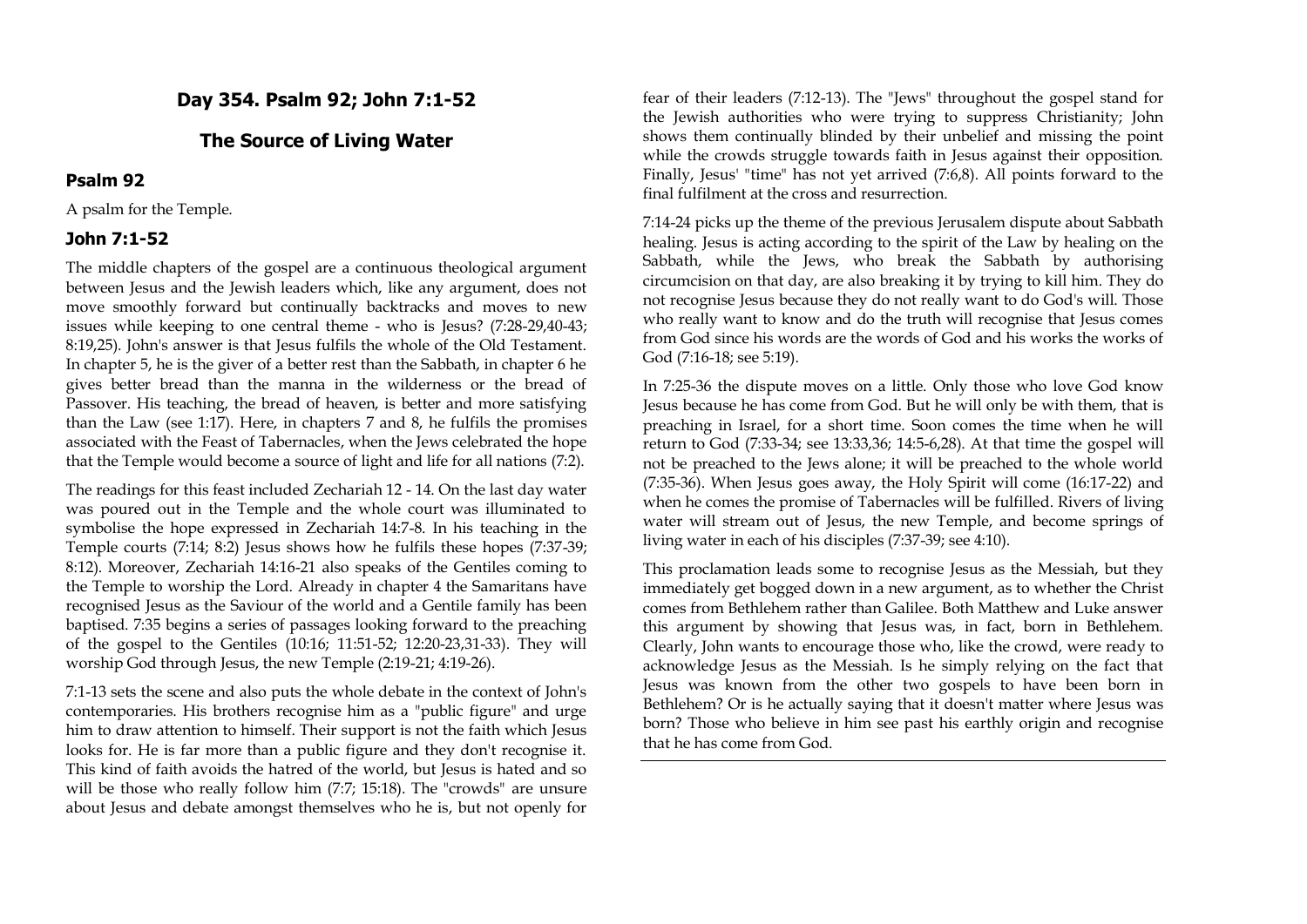# **Day 355. Psalm 64; John 7:53 - 8:end**

# **The Son of God**

# **Psalm 64**

The writer prays for protection from the conspiracy of his enemies.

# **John 7:53 - 8:11**

As noted in the text of most versions of the Bible, this passage is not in the earliest and most reliable manuscripts. It also appears in some manuscripts of Luke's gospel after Luke 21 as part of Jesus' dispute with the authorities in Jerusalem. But although it is not present in the most reliable gospel manuscripts it seems to be an authentic story of Jesus, contrasting the law given through Moses with the grace and truth which came through Jesus (1:17).

In its present position, the story continues the dispute with the Pharisees over the Law. Whereas the Jews will die in their sins unless they believe in him (8:21), Jesus forgives the sins of those who seem to stand condemned but warns them not to sin again (8:11; 5:14). At the beginning of the chapter the Jews are ready to stone the sinful woman (8:5), at the end of it, they are ready to stone Jesus (8:59).

# **John 8:12-end**

The dispute at the Feast of Tabernacles continues with Jesus asking the Jews to recognise who he is and them refusing. In the illuminated Temple courts, Jesus claims to embody the hope expressed in the Feast. He is the light of the world and whoever follows him will have the light of life (1:4- 5,9; 8:12). Whoever refuses the light will bring judgement on themselves, and this is the main theme of the next chapter (9:4-5,40-41).

The Jews ask Jesus for his witnesses. In a court of law, he would be expected to produce two witnesses to validate his claims (8:17). In fact, the Jews have already rejected the witness of John the Baptist (5:32-35), Moses (5:45-47) and the ordinary people (7:45-49). But here the argument centres on whether they will accept the testimony of the Father that Jesus is the Son of God. Since Jesus has come from above, he knows the Father and the Father knows him. He will be with the Jews only a short time and this is

their chance to believe in him, but they will not take it because they do not really know God the Father (3:31-36; 7:33-34; 8:14-19). In fact, not even the disciples recognise who Jesus is until much later (14:8-11).

Those who refuse to accept that Jesus has come from the Father bring judgement on themselves (3:19-21). He has come to save the world from sin (3:14-17; 4:42) so those who refuse his testimony will die in their sin (8:21). Only when the Son of Man is "lifted up" will they know who he is (8:28; see 3:14; 12:32-36). It is in the cross and resurrection that he is glorified (17:1) and in the light of them that people begin to recognise that he is the Son of God (2:11,22; 12:16; 20:8-9,27-28). Meanwhile, the dispute in chapter 8 centres on fathers and sons without the Jews ever recognising what or who Jesus is talking about.

Some of the hearers, however, do believe in Jesus (8:30), but their faith is immediately tested. Jesus claims to bring them the teaching (in Hebrew, "torah", the word for the Law) whose truth will set them free (8:31-32). Immediately, they refuse to recognise this claim. Their real confidence in not in Jesus but in their status as members of God's chosen people and descendants of Abraham (8:32). So now the father-son argument gets into full stride. Jesus is the Son who can set them free from slavery to sin (8:34- 36; see Galatians 4:1-7) but they prefer their sonship of Abraham to becoming sons of God. In fact their real father is the devil, the enemy of God and father of lies and this is why they are trying to kill Jesus who brings the truth (8:36-44).

Accused of being children of the devil, the Jews retort that it is Jesus who has the demon (8:48). Jesus moves the argument on another step by claiming to give eternal life (8:51; see 5:21; 6:40; 11:25-26). This prepares the way for his great statement at 8:58. Earlier in the chapter, Jesus has been hinting at the divine name, I Am (8:24,28; Exodus 3:14). Faced with the claim to give life, the Jews ask Jesus who he is. Is he greater than Abraham or the prophets (8:52-53)? Jesus has already claimed to be greater than Jacob (4:12-14) and greater than Moses (6:32-33). Now he claims not only to be greater than Abraham but to be the God of Abraham (Exodus 3:13-15). The Jews refuse to believe him; instead they prepare to stone him for blasphemy.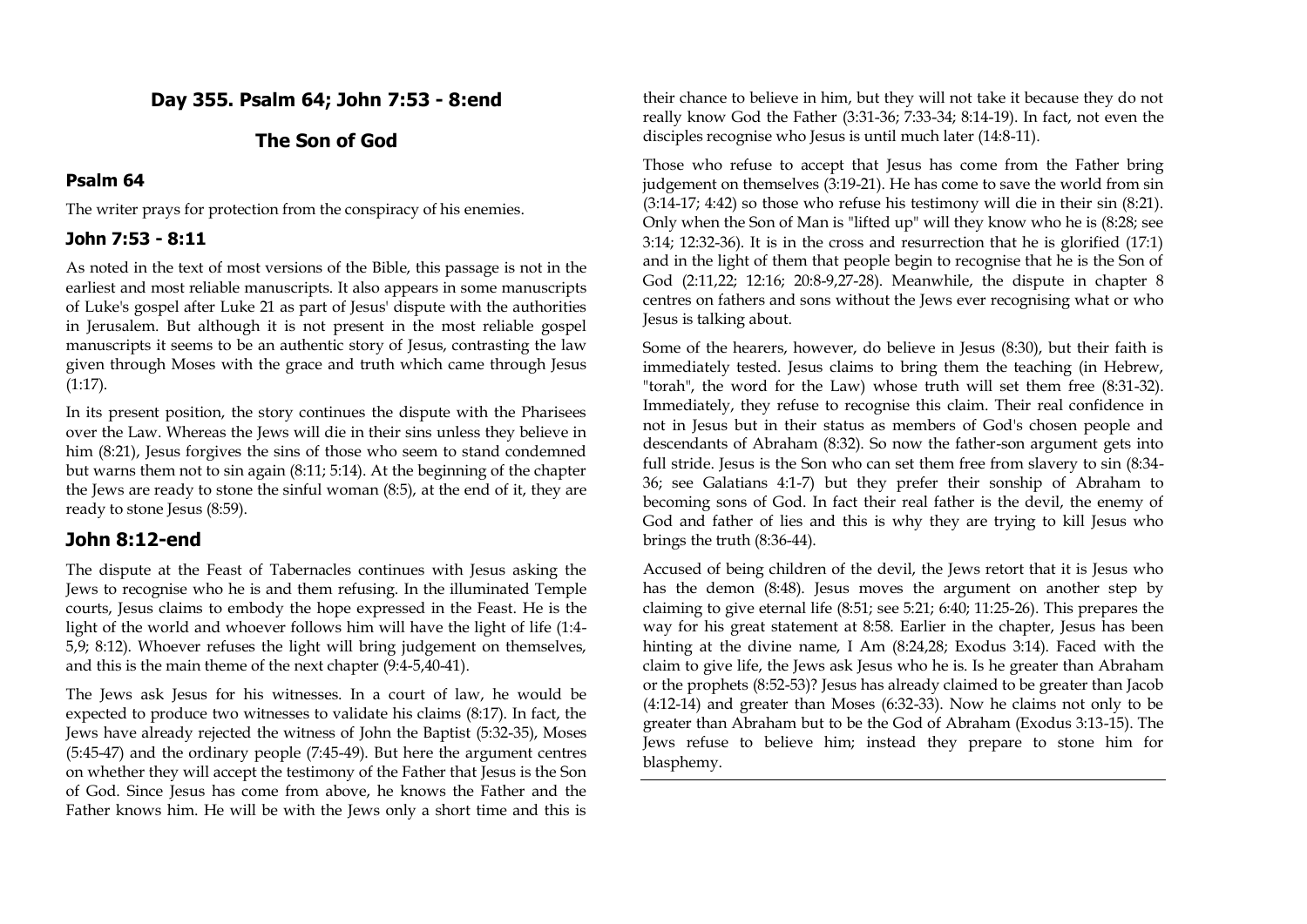**Day 356. Psalm 23; John 9 - 10**

## **The Good Shepherd**

#### **Psalm 23**

The Lord as Israel's true shepherd.

### **John 9**

This chapter and the next continue the dispute with the Jews or Pharisees over who Jesus really is and illustrate further the division between those who believe in him and those who reject him. In the background is Jesus' claim to be the light of the world, which he is now about to demonstrate by the healing of a man born blind. The disciples ask Jesus why he is blind, because of his own sin or that of his parents. Jesus' answer points them to the sequel rather than the cause, that the work of God may be displayed as the man comes to believe in him (9:3; 6:28-29). Everyone is born spiritually blind and everyone is offered healing by Jesus, the light of the world, but only those who believe in him, as this blind man does, receive it.

The story of the blind man also strengthens those who had to endure persecution from the Jews. Expulsion from the synagogue (9:22) is another of John's deliberate anachronisms. It did not happen in the time of Jesus but was introduced after the fall of Jerusalem in 70 A.D. Although his parents hold back for fear of the Jews, the man himself fearlessly acknowledges Jesus to be a prophet and is thrown out as a result of it (9:30-34). The Jews accuse him of having been steeped in sin at birth, but we know that this is untrue (9:2-3,34). Finally he sees Jesus and believes in him (9:35-38). The Jews, on the other hand, refuse to believe in Jesus despite the signs he performs (9:16,24,28-29). They claim to see, but are in fact blind. The division between Jesus' disciples and his enemies is complete.

# **John 10**

The Jewish leaders should have been acting as shepherds of the flock; instead the Israel of Jesus' day were like sheep without a shepherd (Matthew 9:36). The refusal of the Jews to accept Jesus and their rejection of the sheep who follow him leads to an extended meditation on the shepherd theme.

It is vital for understanding this passage to realise that Jesus is not just calling on an evocative pastoral image. In Israel's tradition her shepherds were her kings, the successors of David who was called from watching the sheep to shepherd God's people (2 Samuel 7:8; Psalm 78:70-72). After the exile, when her kings had failed her, God promised Israel a new and righteous shepherd from among David's descendants (Jeremiah 23:1-6; Ezekiel 34:23-24; 37:24-25). In addition, God promised that he himself would be Israel's shepherd (Isaiah 40:10-11; Ezekiel 34:11-16). Now Jesus proclaims himself that good shepherd of whom the prophets had spoken. The image of the gate also refers to the shepherd, since at night the shepherd himself lay down in the entrance of the sheepfold to prevent the sheep wandering off.

As shepherd, Jesus calls his sheep by name (10:3; see 1:42,47; 20:16) and leads them out of the sheepfold (10:4). He saves them and provides them with pasture (10:9), gives them life to the full (10:10), lays down his life for the sheep and takes it up again (10:11,15,18) and brings other sheep into the flock (10:16). There is thus more than a hint of Jesus leading his followers out of Judaism and including the Gentiles in the new community, the Church.

The Feast of Dedication (10:22) completes the cycle of feasts leading to the final Passover (12:1). It comes some two and a half months after the Feast of Tabernacles (7:2) but in fact the argument does not seem to have moved on very much. The Jews still refuse to believe that Jesus is the Christ, rejecting the evidence of his miracles (10:24-25) while the sheep follow him and are kept safe (10:27-28). In fact, since no one can come to Jesus unless the Father draws him, the sheep are the Father's sheep (6:44; 17:6-8) and it is he who keeps them safe (10:29). Coming from heaven to do the will of the one who set him apart and set his seal on him (10:36), Jesus the Son of God is one with his Father (10:30; 1:18). It was this claim of the Church that Jesus was divine which set them apart from the Jews and so aroused Jewish hostility, but John presses it home as being the only way to understand Jesus' signs and his words (10:38-39; 12:37-end).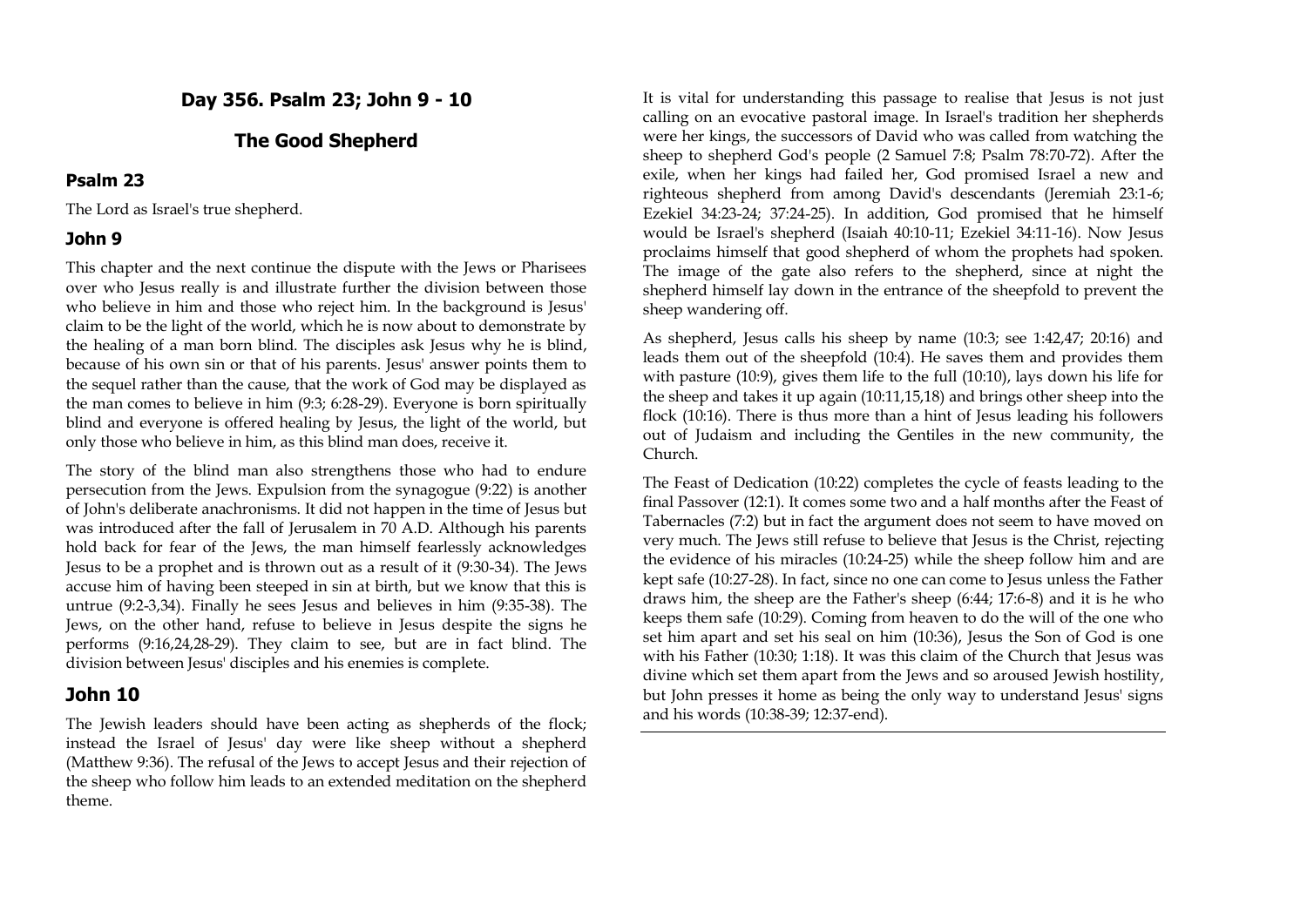**Day 357. Psalm 107; John 11**

# **The Resurrection and the Life**

### **Psalm 107**

The Lord gives respite to the needy and life to all who are in trouble.

### **John 11**

In the Prologue, John has already introduced Jesus with the words, "In him was life, and the life was the light of men" (1:4). He is the one who gives life to all to whom he wishes (5:21), who raises the dead on the last day (5:25; 6:40), is the bread of life (6:35) and came to give people life to the full (10:10). Now he is about to demonstrate his power over death by raising his friend Lazarus to life.

But in doing so, he also goes toward his own death. The Jews are trying to kill him (11:8), but Jesus knows that his death will come only at the right time. Until then, his ministry will continue (11:9-10; 9:4-5; 10:17-18; 19:10- 11). So Thomas, later to demand evidence of the resurrection, leads the disciples to die with him, which will certainly be the calling of some of them (11:16; 13:36-38; 21:18-19).

The chapter is full of references to the approach of the crucifixion, beginning with the mention of Mary, who anointed his feet (11:2). This anointing takes place at 12:1-3 and is to prepare Jesus for his burial (12:7-8). As with the blind man (9:1-3), Jesus looks at the purpose of the sickness rather than its cause. This time it is so that the glory of God might be displayed (11:4) as it was displayed when he turned water into wine (2:11), and will finally be displayed in his death on the cross (12:27-28; 17:1).

The translations "yet" (N.I.V. 11:6) and "though" (N.R.S.V. 11:5) obscure the fact that Jesus deliberately allows Lazarus to die before he makes a move. A closer fit would be "so" or "accordingly". 11:12-15 make it quite clear that Lazarus is dead when Jesus begins his journey. But to Jesus, the dead are only asleep and he has the power to wake them up (see Mark 5:39). Martha and Lazarus are among the followers whom Jesus loves (11:5; 13:1) to whom he gives life from the dead. All are alive to him (Romans 14:7-9; 1 Corinthians 15:22-26).

In the face of the friends who had come to mourn Lazarus' death, Jesus leads Martha to faith in him as the giver of life. She believes that God will grant Jesus anything he asks (11:22); she believes that Lazarus will rise at the final resurrection (11:24). Now Jesus tells her that he fulfils the last resurrection; the life God gives does not wait until the last day, but is found in him (11:25-26). Martha's response is the full Christian confession: not only is Jesus Messiah and Son of God, but his coming was purposed and predicted (11:27). This is the faith which is the key to life in his name (20:31).

After leading Martha to faith, Jesus consoles her sister Mary and is moved by her grief (11:32-36). His grief for Mary and the death of Lazarus anticipates the next time he is troubled in spirit, when the hour for his glory draws near (12:27-28). Deeply moved again, he comes to the grave where the glory of God is to be revealed (11:40). Just as Jesus will later be, Lazarus has been wrapped in strips of linen with a cloth around his face and buried in a tomb with a stone across the entrance (20:1,5-7). The removal of the stone and the unwrapping of the gravecloths anticipates his own resurrection, but in the case of Lazarus they have to be done by the bystanders. Lazarus is the first of the dead who will hear the voice of the Son of God and live (5:25). The life they will share is the resurrection life of Jesus himself.

Even as the Jews who had been with Mary put their faith in Jesus, the movement to kill him intensifies. The raising of Lazarus really has precipitated the plot which will end his life. The Sanhedrin meets to decide officially that Jesus must die and Caiaphas utters the prophecy that Jesus will die for the people (11:49-50). But what Caiaphas means is not what God means. Jesus will die according to the purpose of God, not just for the Jewish nation but for the whole scattered people of God (11:51-52). The next time Jesus goes to Jerusalem for a Feast, it will be for his death.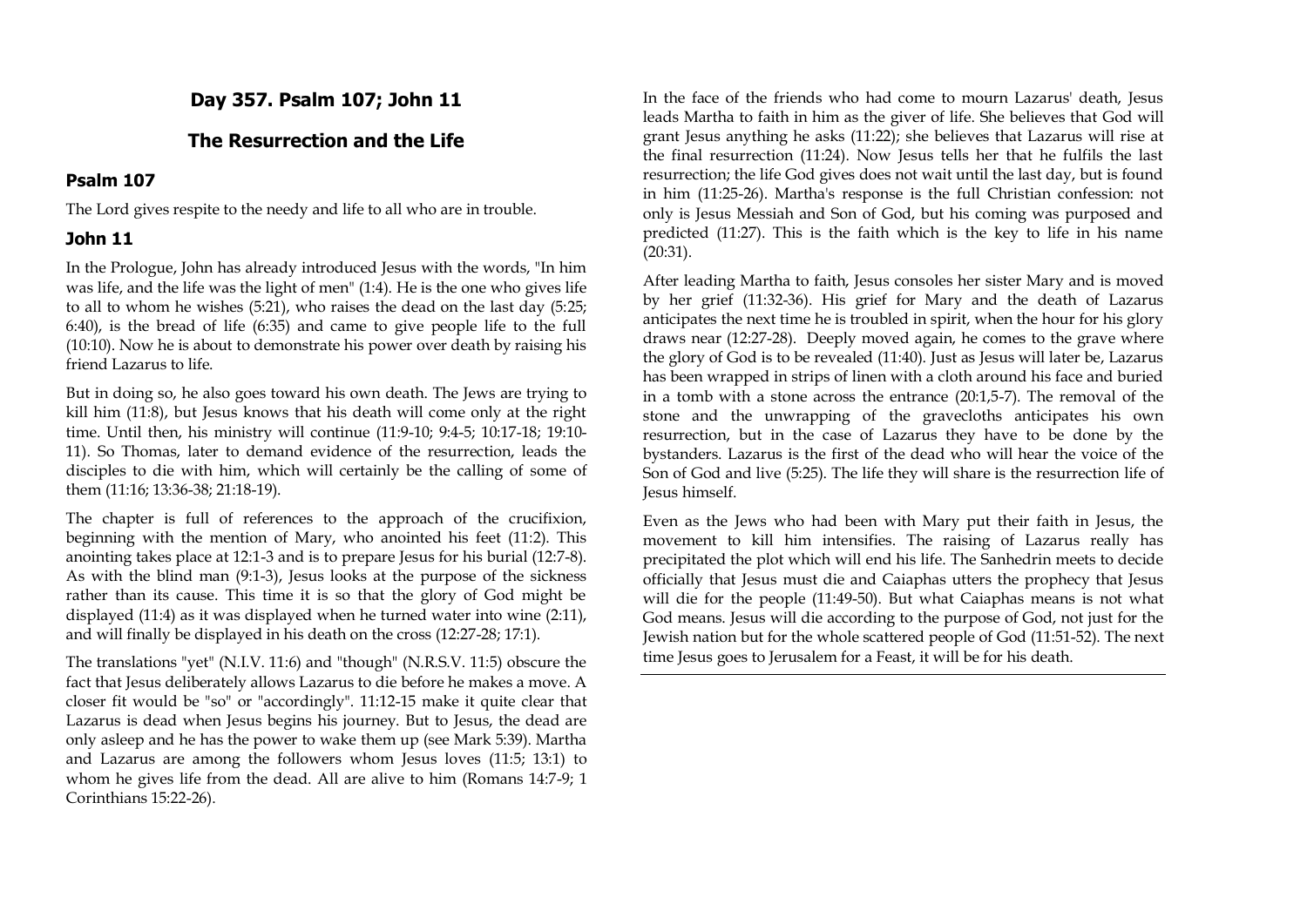**Day 358. Psalm 4; John 12**

# **The Judgement of This World**

#### **Psalm 4**

An appeal to all to trust in the Lord.

#### **John 12**

This chapter forms the conclusion to Jesus' public ministry and looks forward to the Passion narrative and his approaching death. But, as with the whole of John's gospel, the focus is not just on the incarnate Jesus, his disciples, his enemies and the crowds. It is on the risen, glorified Jesus and the challenge to John's own contemporaries. Four groups of people are highlighted: the Church, the Jewish crowd, the Gentiles and the Jewish leaders.

Martha, Mary and Lazarus represent the Church in its various aspects. Martha is the one who serves; the story in Luke 10:38-42 is clearly in the background here, but service is not disparaged. In 2:9 it is the servants who know the secret of where the best wine comes from. In 12:26, the Father honours those who serve Jesus. In 13:12-17 he teaches his disciples that they must all be servants to one another.

Lazarus is the witness. He has been raised from dead and now has a place in the (heavenly) banquet with Jesus (12:1-2). His new life attracts others to see him and believe in Jesus (12:9,17-18). Finally, Mary is the worshipper. Kneeling at Jesus' feet, she pours a jar of perfume worth almost a year's wages over them and wipes them with her hair. It is a costly sacrifice, but its value as an act of worship to Jesus is much greater than that of its money value (12:5-8). The whole house is filled with the fragrance of it (12:3).

In anointing Jesus for his burial, Mary's sacrifice points to that of Jesus which is soon to come. In this the whole Church must follow him, Lazarus who died and was raised, Martha the servant and Mary the worshipper (12:23-26). Christians are called to pour out their lives as Mary's ointment was poured out and in exchange they will receive eternal life. The life Jesus calls us to lose in 12:25 is in Greek *psyche*, the life of the soul. The life we are to receive is *zoe* - eternal life, the knowledge of God himself (17:3).

The crowds believe because of Jesus' miraculous signs, especially the raising of Lazarus (12:9-10,17-18). At his entry to Jerusalem they eagerly proclaim him king 12:13-15). However, the real meaning of their welcome and Jesus' kingship is only revealed in the light of his death and resurrection (12:16) and forms the main theme of John's account of the trial and crucifixion. The crowds have been eager to have Jesus as king (6:15) but they cannot believe in the "Son of Man", the one who is to suffer for them (12:34). Faced with a suffering king, they later reject him (19:14-15). Jesus urges them to believe while there is still time and finally hides himself from them (12:35-36). Really to believe, the Jews have to overcome the spiritual blindness which has been a feature of their national life, the blindness that prevents them from seeing the glory which the prophets saw (12:37-41).

Isaiah 6:10 is quoted both in 12:40 and at Acts 28:26-27. This may be a deliberate echo on John's part of Paul's words there and a reminder that the blindness of the Jews opens the way for the gospel to come to the Gentiles. When the Greeks come to Andrew and Philip, the ones who have previously brought their friends to Jesus (1:40-45), Jesus begins to speak about his approaching death, by which he will glorify God and draw all people to himself (12:23,32). He is about to fulfil the vocation of the unrecognised suffering servant of Isaiah (12:38), who fulfils the purpose of God (Isaiah 53:10) and through whom all mankind will see the glory of God (1:23; see Isaiah 40:3-5).

Finally, the Jewish leaders become hardened in their enmity of Jesus because they care more about one another than about God (12:43). By rejecting the light, they condemn themselves to judgment (12:44-50; 1:9-12; 3:16-21).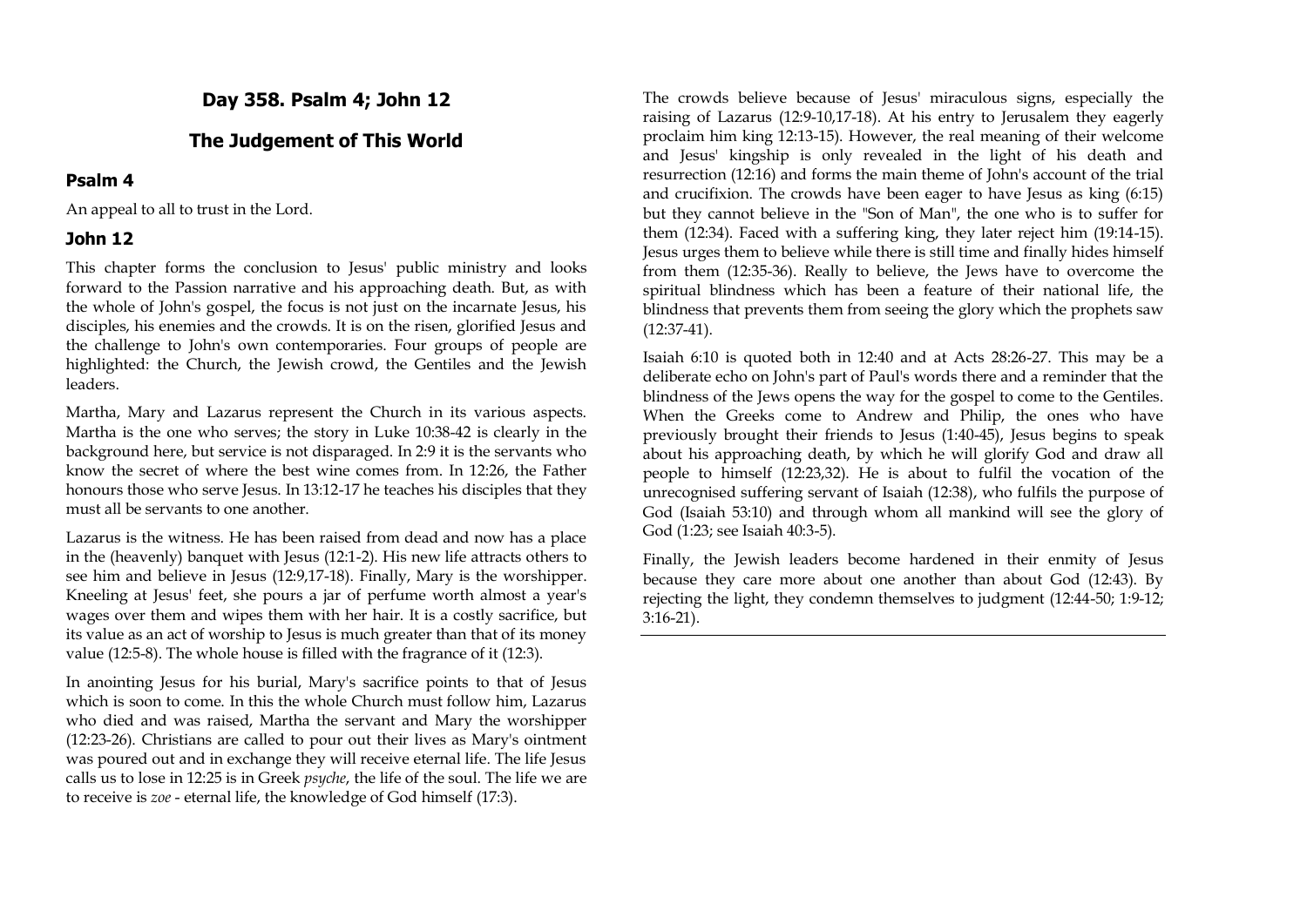# **Day 359. Psalm 133; John 13:1 - 14:11**

# **A New Commandment**

#### **Psalm 133**

The call to live in unity.

#### **John 13:1 - 14:11**

Chapters 5 - 12 were a dramatic interpretation of the significance of Jesus for the world, in which each of his signs showed a different facet of who he is: the light of the world, the shepherd, the resurrection and so on. Chapters 13 - 17 are an extended meditation on the relationship between Jesus and his followers and hence the meaning of discipleship, in which John especially highlights and interprets the meaning of Jesus' words about being a servant recorded in Mark 10:45, Luke 22:25-27 and Matthew 20:28.

The scene setting in 13:1-3 is especially detailed and applies to the whole of the next five chapters. The Passover is near, which signals Jesus' approaching death and resurrection just as in 2:13 and 6:4. But John does not present the last supper as a Passover meal as the other gospels do. Instead, he carefully adjusts the time of the meal so that Jesus dies just at the time when the Passover lambs would have been killed in the Temple (18:28; 19:14,42). John's readers would know that the evening meal being served was the last supper. Although there is nothing directly about the institution of Holy Communion, the teaching Jesus is about to give, centring on the cross and the command to love one another, interprets the meaning of communion. The washing of his disciples' feet shows us how we are to follow him in the way of the cross (13:1,34).

Jesus knows that his life's work is about to be accomplished (13:3; see 19:30) and in that knowledge he takes the role of a servant. Again, we are told that the disciples will only understand later what he is doing (13:7,12; see 2:22; 12:16) because the meaning of his actions is only revealed in the light of the cross and resurrection. By washing his disciples' feet Jesus is acting out the meaning of the cross. In the life of every Christian there is to be one great cleansing followed by many small ones (13:10). Only those who accept his death for them belong to him (13:8; 15:3-4). And the cross is also a demonstration of the meaning of love (1 John 4:7-12). Those who follow

Jesus are to do as he has done, in serving each other and giving their lives for each other (13:12-17; 15:12-14).

In 13:23 the "disciple whom Jesus loved" makes his first appearance. In the rest of the book he is the picture of loyalty, always to be found close to Jesus (18:15; 19:26; 21:20). Here and in 18:15-16 and 20:2-9 he is found in association with Simon Peter. Reclining Roman style, leaning on their left arms and with their feet away from the table, the beloved disciple would have been just in front of Jesus. He would only have had to lean back and turn his head to speak quietly to him without anyone else hearing. In contrast to the beloved disciple, Judas is the disloyal disciple, of whom there were many in the New Testament Church. We have already been shown that he cares more for money than for worshipping Jesus (12:4-6). Now it is he through whom Jesus is betrayed. As Judas goes out, the night which Jesus had spoken of has finally arrived (13:30; see 9:4; 11:9-10).

Like the approach of the Greeks in 12:20-23, Judas' departure is a signal of Jesus' approaching glory (13:31-32). The time has come for his departure (13:33), when he will no longer be with his disciples. Without Jesus physically present they will need a new defining characteristic, and that is to be love, the kind of love he has shown towards them (13:34-35). The words of Simon Peter which follow make it clear that this love is not the same as heroic sacrifice (13:36-38). In fact, Peter will deny Jesus and be restored with a new challenge to love him (21:15-17). Rather, love is the outcome of abiding in Jesus, living the life he gives through the Holy Spirit (15:5,8,12,16-17).

If love is to be the mark of the Christian life, faith and hope are to be its foundation. The disciples are to trust Jesus and the Father and to know that their place with Jesus is secure. He is the way to the Father in the here and now (14:6), just as he is the fulfilment of the hope of resurrection (11:25-26). To know Jesus is to know the Father (14:7-11), to love him is to receive the Father's love (14:23).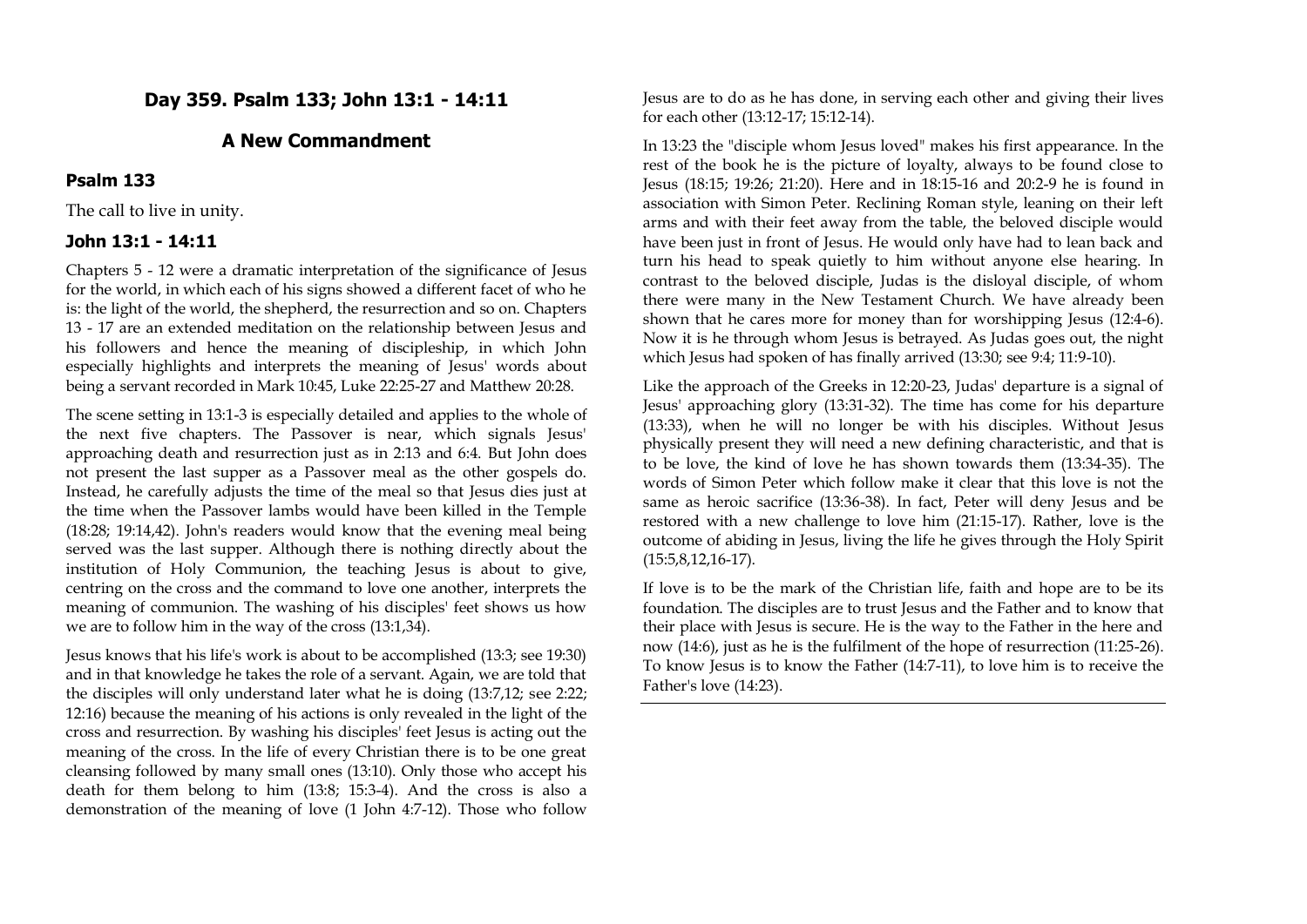# **Day 360. Psalm 20; John 14:12 - 16:15**

# **The Life of the Trinity in the Disciples**

### **Psalm 20**

A prayer for the king: Christians too are to be like kings, with authority to rule in God's Kingdom, filled with his strength and doing his will.

### **John 14:12 - 16:15**

In this central section of the farewell discourse, Jesus presents a number of short pictures, each one building and expanding on the ones before, to explain the dynamic of the Christian life. In Matthew Jesus assures the disciples of his presence with them always (Matthew 28:20). In Luke, he tells them that they are to receive the gift of the Spirit (Luke 24:49; Acts 1:4- 5,8). Here in John he unfolds the Christian life as the life of the Father and the Son lived in the power of the Holy Spirit. It is to be Trinitarian not only in theory but in experience.

The time has come for Jesus to return to the Father (13:1,36; 14:2,5,12,28; 16:5), but in his place the disciples are to receive the gift of the Holy Spirit (14:15-17; 16:7). Yet the Spirit is not someone different; he is to be the presence of Jesus himself. The disciples already know him because he is with them now (14:17). His coming is Jesus' own coming (14:18) and with him comes the life Jesus has been speaking of throughout the gospel, the life of Jesus himself (14:19; 1:4; 4:13-14; 5:26; 6:35; 7:37-39; 10:10; 11:25-26). Not only is the Spirit's coming Jesus' own coming, but it is also the Father's coming. First Jesus explains that the presence of the Spirit sets up a mutual indwelling: Jesus in the Father and the disciples, they in him (14:20). Then he speaks of the Spirit's coming as the coming of both the Father and himself (14:23).

The result of the mutual indwelling of Father, Son and Holy Spirit in the believer is the fruit of the Spirit. Their presence brings peace (14:27) and joy (15:11) and flows from love (14:15,21,23; 15:9,12,17). In fact, only those who love Jesus and obey his commands can receive the Spirit (14:21). The purpose of the Spirit is to enable the disciples to bear fruit and so glorify the Father (15:8). The fact that it is by such fruit that they show they are Jesus' disciples suggests that the fruit Jesus is speaking of is not so much

effective evangelism or service as the love which reflects his nature and shows that his disciples belong to him (13:34-35). In fact, throughout this passage, effectiveness in ministry flows not so much from powerful actions as from believing prayer in the power of the Spirit (14:13-14; 15:7-8,16). This is how the disciples will do even greater things than those which Jesus has done (14:12).

To describe the mutual indwelling of him and his disciples, Jesus uses the picture of a vine and its branches. He supplies the life, we the fruit (15:4-5). In this picture, the Father is the gardener. It is he who decides when to prune (15:2), and which branches will be cut off (15:2,6). His is the glory when the fruit appears (15:8). Jesus is about to glorify the Father by going to the cross (14:28-31) and the disciples, called to love as he has loved, are also to lay down their lives for one another (15:12-14; 13:12-17).

To dwell in Jesus in the power of the Spirit will mean facing persecution. The world has hated Jesus because it hates the Father and because it has hated them it will hate the disciples (15:18-25). In fact, the witness which Jesus envisages takes place in the face of persecution and is the work of the Holy Spirit, testifying with the disciples (15:26-27) and convicting the world of sin, righteousness and judgement (16:8-11).

Nowhere in the whole passage does Jesus call for any specific action or any particular ministry. Instead, he promises a life. He himself lived in obedience to the Father, doing what he saw the Father doing (5:19-20). In his ministry he made known to the disciples everything he has learned from the Father (15:15) and the Holy Spirit will continue to do this (16:12- 15). The disciples are to continue working in the same way as Jesus has done (14:12; 15:5-6). The secret of this is first to live the life which Jesus gives through the Spirit (14:19), bearing the fruit of the Spirit. Next, comes prayer, through which the Father will give all they ask (14:13-14; 15:7-8,16). Christian ministry is not a question of programmes and activity. It is primarily a life - the life of the Trinity lived out in the believer. Secondly, Christian ministry flows from prayer, and only then issues in specific actions, the works the Father himself is doing.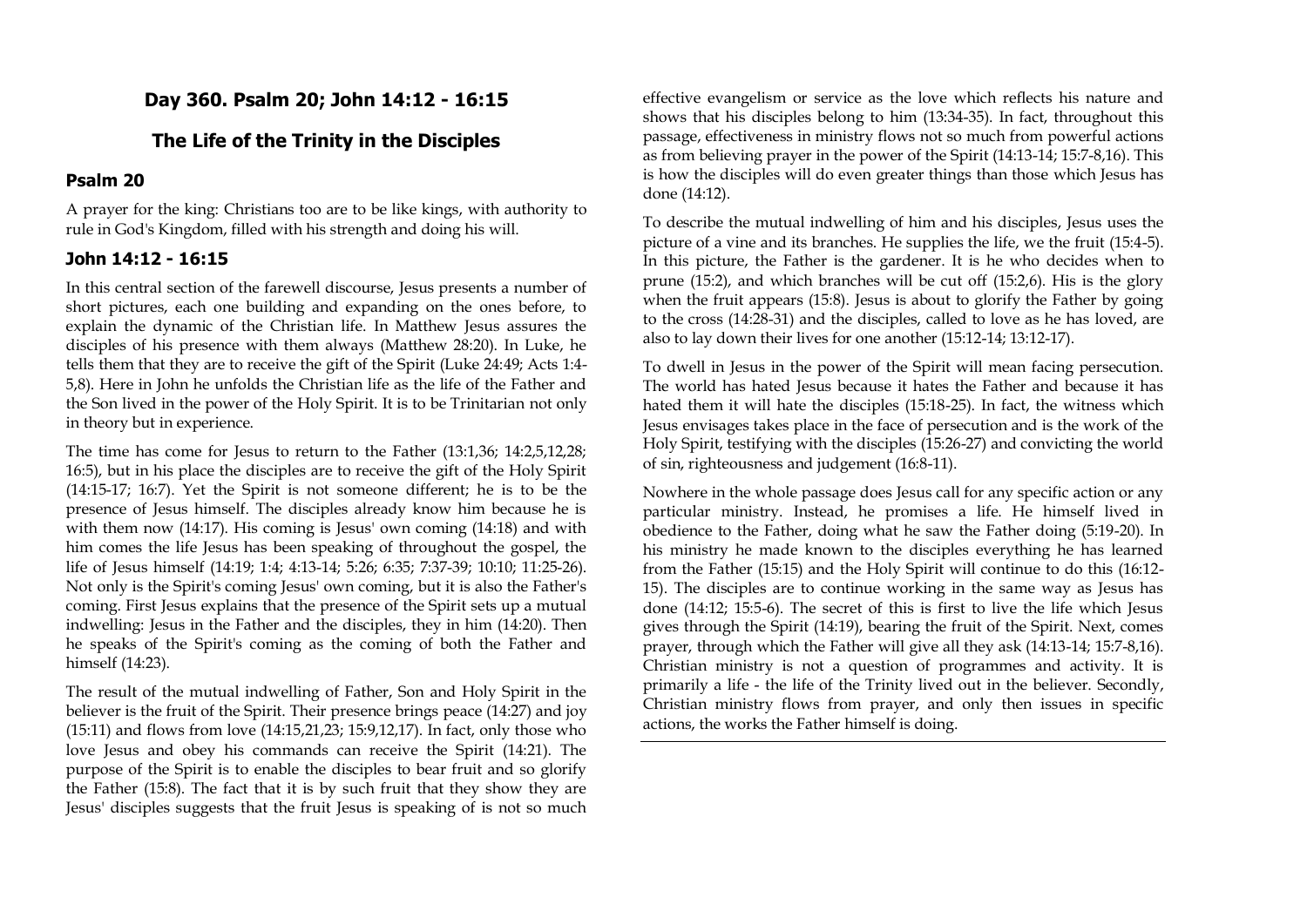# **Day 361. Psalm 121; John 16:16 - 17:end**

# **The Father's Glory**

## **Psalm 121**

The Lord is the protector of his people.

## **John 16:16 - 17:end**

From his final words to his disciples, Jesus turns in prayer to the Father, for the heavenly guarantee of all he has entrusted to them. He is "leaving" the disciples for "a little while" and then returning to them. This leaving and returning refers to three things:

- first to the crucifixion and resurrection, which will be a time of pain as great as that of a woman in labour (16:20-22);
- next to the ascension, followed by the return of the Holy Spirit and the mutual indwelling of Jesus and his disciples giving them life and joy through him (14:15-19; 16:5-7);
- and finally to his departure to be with the Father followed by his eventual return, when he will take his disciples to be with him in the place he has prepared for them (14:1-3). This time of Jesus' absence will also be a time of trouble during which the disciples will suffer the consequences of the world's hatred, but Jesus' parting gift to them is his own peace, which the world cannot give (14:1,27; 16:33; 17:15).

Originally, the word "glory" meant simply honour and respect, given by others, but later in Old Testament times it came to mean the inherent quality for which glory is given. The "glory" of God is his essential being, and his glory is revealed where he is present and worshipped. God's people Israel were meant to be the people through whom God revealed his glory in the world, a "light" to the nations (Isaiah 40:5; 49:6; 60:1-3). But because of their blindness and disobedience, Israel failed to demonstrate God's glory. Instead, Jesus came from the Father, appearing as a man to fulfil the role for which Israel was chosen. While on earth, the Father gave him a small group of disciples, to whom he revealed the Father (17:6-8). With the cross and resurrection comes the time for those who believe in him to see the Father's

glory, his true nature, revealed in his Son (17:1,4-5). The outcome for the disciples will be the knowledge of God, which brings eternal life (17:3).

When he has revealed God's glory, Jesus will return to the Father, leaving his disciples to continue his work in the world (17:11,18). By receiving his word, which is the word of the Father, and believing in him, they have been "sanctified" or set apart for the work Jesus has entrusted to them, that of making the glory of the Father known (17:17-19,22-23). Jesus prays for three things in particular which will ensure their effective witness:

- Protection from the power of the evil one (17:12-15). Earlier he had promised that he would lose none of those whom the Father gave him (6:37-39). Now he prays for the assurance of that promise. There will be trouble in the world (16:33) and the ever-present danger of disciples going the way of Judas (17:12), but this need not be the case because the Father's power is sufficient to protect all those who belong to him.
- Unity (17:11,23). The source of this unity is the mutual indwelling of Jesus and his disciples, by which they are filled with the character of God. Jesus has already commanded them to love one another as he has loved them. Unity is the outcome of that love. Without love, efforts for organisational unity are doomed to failure.
- A foretaste of heaven (17:24-26). Jesus had already promised that he would eventually return and take the disciples to the place he had prepared so that they would be with him (14:1-3). Now he prays that they will be with him and see his glory. The Spirit is the downpayment on eternal life, a foretaste of the glory which is to come (Ephesians 1:13- 14). The gift of the Spirit brings Jesus' peace in the face of persecution (16:33) and joy in the midst of bereavement (16:22). To know the "best wine" of eternal life is to see Jesus' glory (2:11) and to live in this world with the assurance of heaven.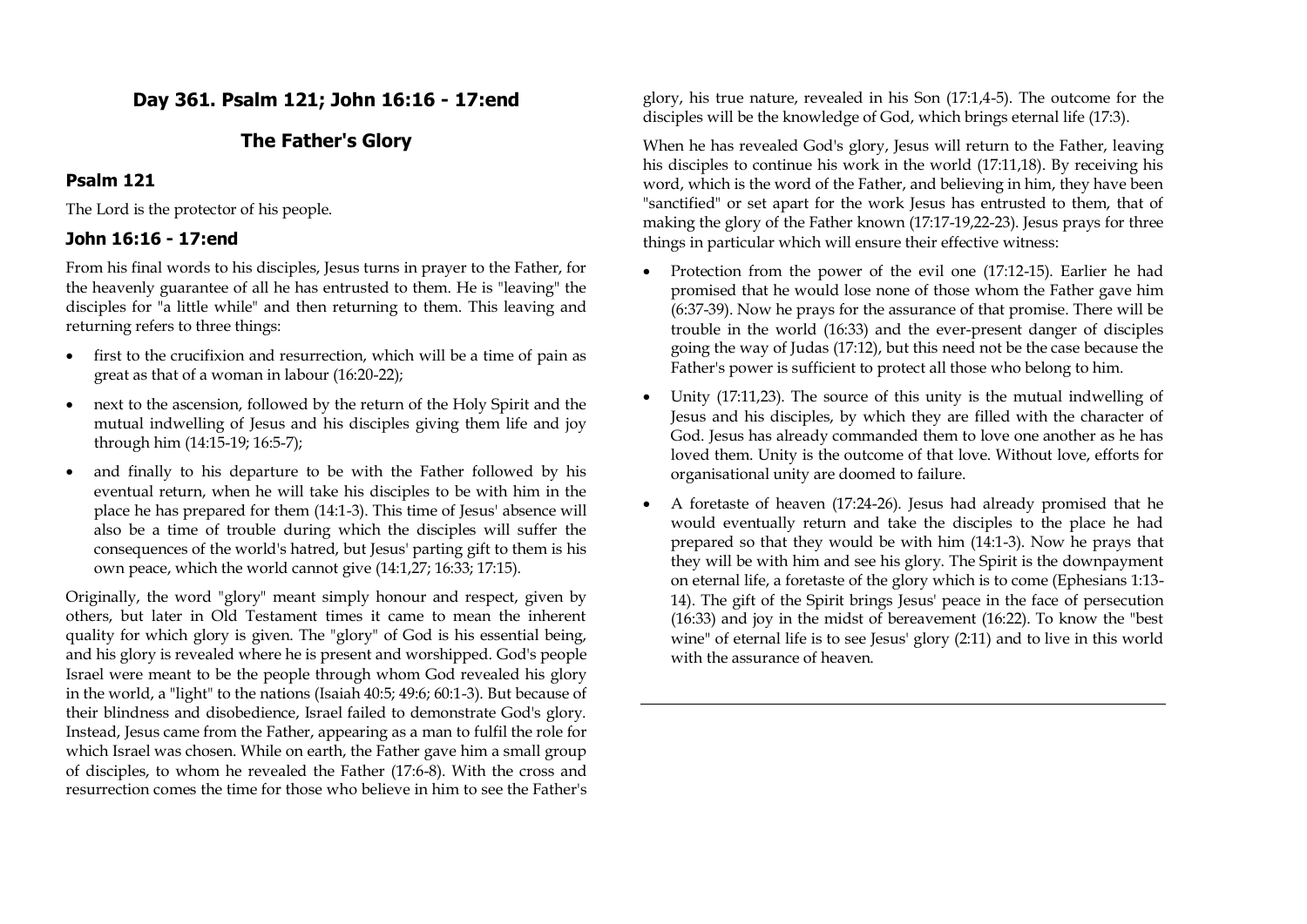# **Day 362. Psalm 143; John 18 - 19**

### **The Scripture Fulfilled**

#### **Psalm 143**

A prayer for rescue from enemies. In contrast, Jesus went willingly to death at the hands of those who hated him.

### **John 18 - 19**

John's account of the arrest, trial and crucifixion is a series of dramatic confrontations in which the themes of the gospel are brought to fulfilment. Here we see how Scripture is fulfilled (19:24,28,36-37) and Jesus' work on earth completed (13:1-3; 17:4; 19:30). The themes around which the story centres are the Son of God, the King of Israel and the Lamb of God.

John is very exact about the details of what exactly happened. Some of his knowledge apparently comes from a disciple who was known to the high priest (18:15), some from the beloved disciple (19:26,35; 21:24), who may be the same person. We hear of the name of the slave whose ear Peter cut off (18:10), a hearing before Annas as well as a full trial before Caiaphas and the Sanhedrin (18:13), the exact questions put to Peter in reply to which he denied Jesus (18:17,25-27), the fact that the Romans did not permit the Jews to exact the death sentence (18:31), the place at which Pilate made his final judgment (19:13), the exact time of the trial (19:14), the names of the women at the cross (19:25), the flow of blood and water from Jesus' side (19:34-35) and the names of the people who arranged for Jesus' burial (19:38-42).

One of the puzzling features of this exactness is that John insists that Jesus was crucified not on the day following the Passover but on the Day of Preparation (19:42). This means that the last supper could not have been a Passover meal as in the other three gospels. Instead, Jesus is killed at the same time as the Passover lambs were being killed in the Temple.

There is no mention of Jesus' agony in the garden of Gethsemane, although in 18:11 he does speak about the cup his father has given him. Instead we see him voluntarily giving himself up to the Jews, who have no power to hold him (18:1-9; 10:17-18). At his arrest he once more takes the divine name on his lips, "I am he," (18:5,8) and the soldiers fall to the ground before him. At the trial, Pilate, having already rejected Jesus' claim to speak

the truth (18:37-38), proclaims him as "the man" (19:5). In reply the Jews remember his claim to be the Son of God and reject it (19:7).

Whereas the crowds once attempted to make Jesus king by force, the Jewish leaders now reject him as their king. Jesus is a king (18:36-37), but not the kind some Jews are looking for and others fear will disrupt their cosy arrangement with the Romans (19:12,15). They would rather have a rebel released than a king who threatens their own authority over God's people (18:38-40). To Pilate, whether Jesus is or is not the so-called King of the Jews is immaterial; his aim is to reassert the authority of Rome (19:19-22). Yet through all this jealousy and political manoeuvring, the real meaning of Jesus' death is symbolised (18:14; 19:19).

As well as Son of God and King of Israel, the titles given him by the "true Israelite" Nathaniel (1:49), Jesus is the "Lamb of God who takes away the sin of the world" (1:29,34). The Scripture fulfilled by his death in 19:36 refers specifically to the Passover lamb (Exodus 12:46; Numbers 9:12) as well as to the righteous man whom God protects (Psalm 34:20). The quotation in 19:37 is taken from Zechariah 12:10 which speaks of Israel turning in repentance to the Lord like the mourning for a firstborn son. Later, in Zechariah 13:1, the Lord opens a cleansing fountain to cleanse Jerusalem from all impurity. This fountain is just one of the several interconnected meanings of the flow of blood and water from Jesus' side. It is the stream of living water from the new Temple, Jesus' own body (2:21), which brings life and healing (Psalm 46:4; Ezekiel 47:1-12). It is the river of the Spirit, which flows from the cross to everyone who believes in Jesus (7:37-39) and becomes a spring of living water welling up within them (4:13-14). At the moment of crucifixion it comes from one who is himself thirsty (19:28). His thirst brings the living water to all who believe in him, his death brings life to the world.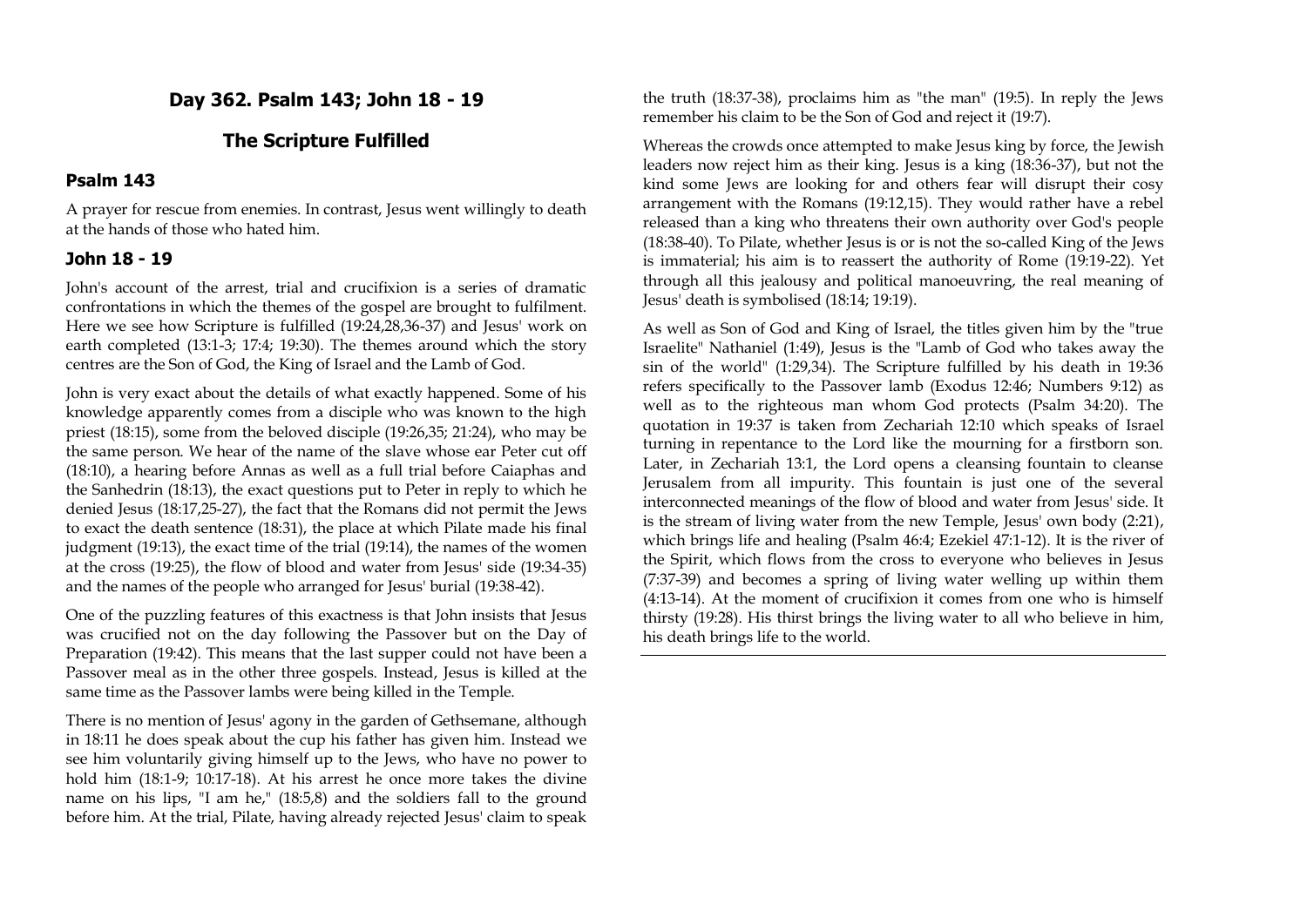# **Day 363. Psalm 145; John 20**

# **The Risen Lord**

# **Psalm 145**

The goodness and greatness of the Lord proclaimed throughout the world.

# **John 20**

Throughout his gospel, John is assuming that his readers are already familiar with the events of Jesus' life, death and resurrection. This is why he can skip over some of them, rearrange and rewrite others. The purpose of this gospel is to take us deeper into faith and to convince those who doubt that Jesus is Lord and God. So John carefully shapes his account of the resurrection in a way which points to its significance.

- First he shows us that as a matter of historical fact, the tomb was empty: the stone was rolled away and the grave-cloths discarded. On the basis of this evidence, not having understood from Scripture that Jesus was to rise again, the beloved disciple believes. Later, in 20:17 and 27, John shows us an actual bodily resurrection. Thus his account discredits those who claim that the historical facts of the resurrection are unimportant. In fact, for the evangelists, they were all-important.
- But intellectual belief in the fact of the empty tomb is not enough. Jesus also meets us personally. Mary is one of his sheep, whom he calls by name, who recognise his voice and follow him (10:27). Her response to his call is to call him "Teacher", the title given to Jesus by his followers (1:49; 3:2; 4:31). Moreover, because of his resurrection, the disciples are all brothers, children of God the Father and heirs with Christ of eternal life (20:17).
- The risen Christ is present in worship. The story in 20:19-23 takes place on the evening of the first day of the week, the time the early Christians would usually have met for worship. Jesus is present, bearing the marks of his crucifixion (20:20; John does not tell us at this stage what the disciples would have seen on his hands and his side - he would have expected his readers to know already; see also Luke 24:39). Jesus greets the disciples with his peace, a part of the earliest communion

services (20:19) and sends them out empowered by the Holy Spirit (20:21).

 This appearance in the upper room also fulfils the promises made to the disciples in the last discourse in chapters 14 - 16 and Jesus' final prayer in chapter 17. As he told them, he has gone away and returned, but this return after the resurrection is a foretaste of his return in the person of the Holy Spirit. He fulfils the promise of peace (20:19; 14:27; 16:33) and of joy (20:20; 15:11; 16:24), gives them the Holy Spirit (20:22; 14:15-17) and sends them out into the world (20:21; 17:18).

The ministry he gives them in the power of the Holy Spirit is a ministry of forgiveness. Right at the beginning of the gospel, Jesus was announced by John the Baptist as the Lamb of God, who takes away the sin of the world (1:29) and in many ways the gospel shows those who receive Jesus being forgiven while those who reject him are judged (3:16-21; 5:14; 8:11 if it belongs to John; 8:24,34; 9:39; 12:31; 13:8; 15:3; 19:34-37). Now the Church is to take that ministry out into the world.

But the message of the resurrection must also be taken to those who have not seen. "Doubting" Thomas stands for all those who must believe on the word of the disciples, those whom John has in mind throughout the gospel. Thus, Thomas' confession of Jesus as Lord and God, and Jesus' blessing on those who believe without seeing is really the climax of the gospel. Its purpose is that those who doubt or waver may believe and make the full Christian confession (20:30-31).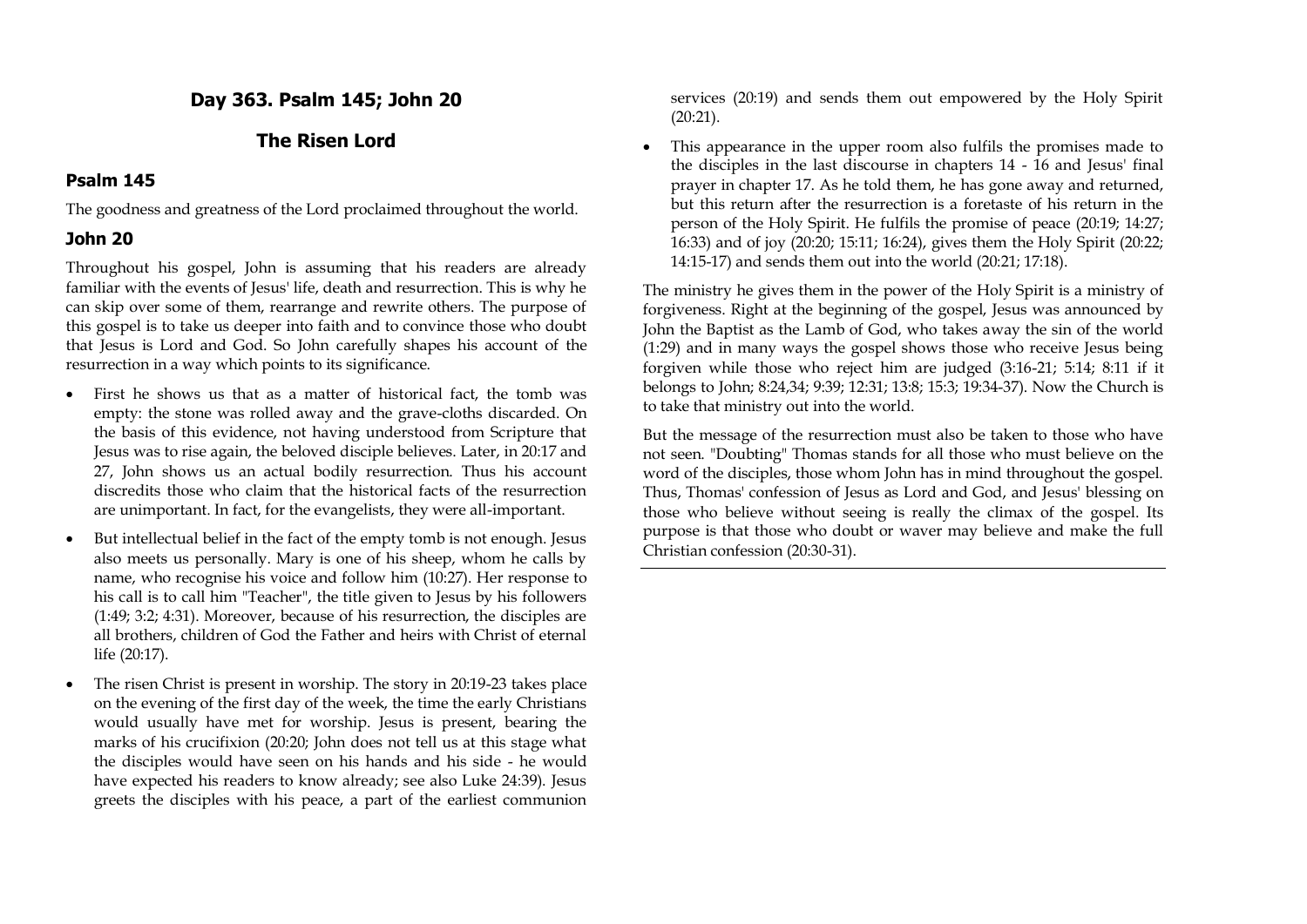# **Day 364. Psalm 149; John 21**

# **Restoration and Mission**

### **Psalm 149**

God's people rejoice in him and he gives them victory over their enemies.

### **John 21**

Thomas's confession of Jesus as Lord and God followed by the words in 20:30-31 clearly form the climax and conclusion of the book, so chapter 21 is a kind of epilogue. The reason why it was added was probably the death or imminent death of the beloved disciple, the last of the apostles. From 21:20- 23, it seems as if his death might have shaken the faith of some of his immediate circle of followers. But the wider question was how the Church was to continue once the historical link to Jesus in the form of the apostles was removed.

Already in chapters 14 - 16 Jesus had prepared the disciples for his absence and the gift of the Holy Spirit, through whom they were to continue and extend his ministry. In 17:20-23 he prayed for those who would believe in him as a result of their testimony. In this chapter, using Peter as the representative disciple, John's circle of followers show how mission and pastoral ministry are to continue without the apostles.

The story of the miraculous catch of fish is based on the call of Peter in Luke 5:1-11, but this time the call is a recommissioning and in 21:15-19 there is a clear reference to Peter's three-fold denial. Peter is going back to his old occupation, from which Jesus calls him to pastor the Church. But "fishing" is also a metaphor for the Church's mission. In the story there are seven disciples in the boat. Seven, the number signifying completion, stands for the whole Church. According to the Greeks, 153 was traditionally the total number of species of fish. So symbolically the whole Church is engaged in a mission to every nation and "even with so many the net was not torn" (21:11). The key to success is trust and obedience. They catch nothing until Jesus appears on the shore, calling them friends (15:15) and their work comes under his direction (21:5-6).

When Peter comes to land, he finds a charcoal fire burning there, just like the charcoal fire which had been burning in the courtyard of the high priest's house (21:9; 18:18; the translation in N.I.V. is not specific enough). On that first evening, Peter had claimed he was ready to give up his life for Jesus (13:37) but then denied him three times. Now Jesus calls him to step into his own shoes as the good shepherd, ready to give up his own life for the sheep (21:15-17; 10:14-18). In the end, Peter would die for Jesus (21:18- 19) but not before becoming the pastor of the Church. His qualification for this is not perfection or heroism, since he has already failed, but love. It was love Jesus demonstrated at the last supper when he washed the disciples' feet and told them to do the same for each other (13:1-3,12-17,34-35).

Even here, Peter is not confident. The love Jesus asks of him is *agape*, the passionate, selfless love of God, which puts him before everything else (21:15). In his reply, Peter uses a different word, which means affection. In his third question, Jesus reverts to using Peter's word, *phileo*, and Peter is distressed (21:17). But in 16:20-22 Jesus has used the same word (pain, distress) to speak of the disciples' grief turning into joy when he returns to them in the form of the Holy Spirit. In response to Peter's distress he tells him that he will in fact die for Jesus just as he had previously said he wanted to. Again, it is the power of the Holy Spirit, through whom Jesus returns to the disciples, which will accomplish this.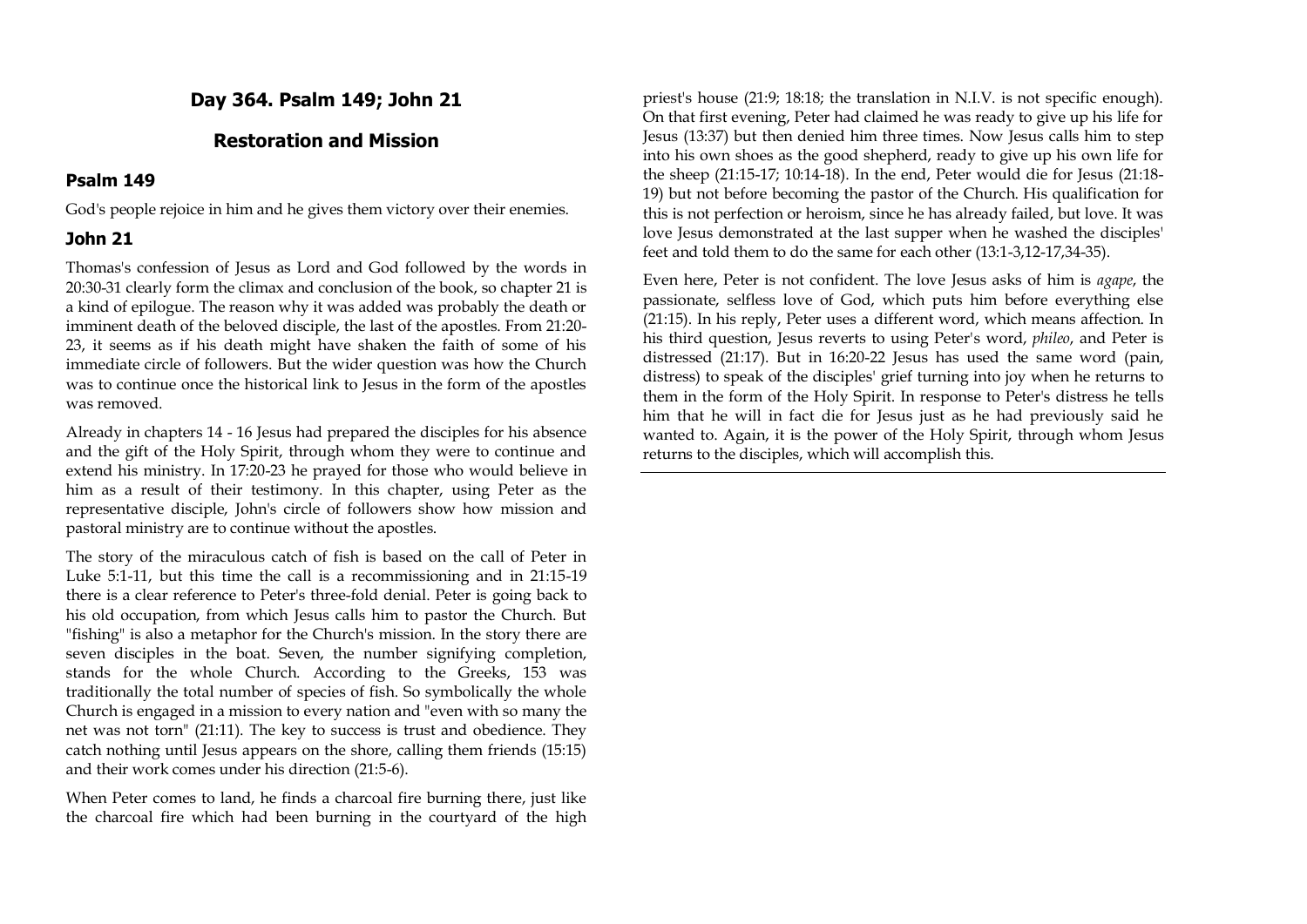# **Day 365. Psalm 150; John 1:1-18**

## **The Word Made Flesh**

#### **Psalm 150**

All creation praises the Lord.

#### **John 1:1-18**

John's gospel as a whole is a presentation of the significance of Jesus. It begins with a meditation on his significance in even more concentrated form. The prologue brings together most of the themes whose relation to each other and to Jesus is explored throughout the gospel: light, life, witness, belief, new birth, truth, the Father and the Son, glory, and the relation between Jesus and Moses and Jesus and John the Baptist. It also introduces two themes which are not developed in the rest of the gospel, but which sum up John's message. They are the Word and grace.

Throughout the gospel John uses images with a wealth of meaning for his readers, such as the Sabbath, Passover, Temple, the Shepherd and the Vine, and shows how these are fulfilled in Jesus. The "content" of the gospel is thus far wider than what is written in the twenty-one chapters. The way John constantly refers back to the great themes and figures of Israel's history suggests that the content of the Gospel includes the whole of the Old Testament; as well as several contemporary Jewish beliefs arising from it (1:21; 7:27; 9:30-31). In addition, there is the meaning in Greek culture of the images he uses such as light and life. In the world of his time Greek, Jewish and oriental cultures had already cross-fertilised to produce a kaleidoscopic variety of world-views, religions and speculation. It is against this background that John sets out to present the significance of Jesus.

The Word (Greek: *logos*) is the governing image of the whole gospel. For the Greek philosopher, *logos* was the principle of understanding by which people come to know both the world (*cosmos*) and God (*theos*) in whatever way God is conceived. For the strict Jew *logos* refers to "Torah" both in its restrictive sense of the Law and its wider sense of "teaching", the way in which God makes himself known to us. Thus, in Jesus the *logos* John presents someone who is both God's revelation to us and our ability to receive it, combined in one Person who is fully God, and therefore the ultimate revelation of God, and fully man, totally obedient to the Father's will.

In the Prologue, John tells us what he is going to say about the Word. Some of this is shared with parts of Greek philosophy or with Judaism; some is entirely new and contradicts both of these. Boldly, he draws strands from the various traditions and revolutionises their meaning by applying them concretely to Jesus. Thus, for the Jew, whether Hellenistic or Rabbinic, Jesus is Torah, the revelation of the Father (1:17-18).

- 1. He is "in the beginning" (1:1), a conscious reference to Genesis 1:1. This common starting point signals that he scope of the gospel is the same as that of Scripture. The Word is to be fully revealed.
- 2. He is divine but distinct from God. The language of 1:1-2 is very elusive. The relationship of Jesus with God is difficult to express even after nineteen centuries of Christianity. In a world of strict Jewish monotheism and of Greek philosophical distinctions it may have been even harder (see 10:29-38). But the doctrine of the Trinity was already on the way to formation (see also Matthew 28:19).
- 3. He is Creator, and thus distinct from the *cosmos*. In Jewish terms, he is not simply a prophet but "sent from above" (3:31; 8:23). Nor is the *logos* the same as the *cosmos* as in Stoicism or Hindu pantheism.
- 4. He is the source of life (4:14; 5:26; 6:35; 10:10; 11:25; 12:49-50; 14:6; 17:3). It is God who is the life-giver (Genesis 2:7) but through sin mankind is cut off from the source of life and dies (Genesis 3:3,22-24). Through the Law God's offers Israel the gift of life (Deuteronomy 30:15-20). In the priestly code, he is the Lord of life (Leviticus 17:10-14). Ezekiel sees God bringing Israel to life by his breath or spirit (Ezekiel 37:1-14). Jesus comes as the one who brings eternal life (3:16; 20:31). The resurrection is the victory of life over death and the whole of the New Testament vibrates with this message (5:21,24,28-29; 6:38-40,44,47-50; 11:23-26; Romans 6:1-11; 1 Corinthians 15:20-22; Ephesians 2:1-6; Colossians 3:1- 4).

But God's life is a different kind of life. In 12:25, the life we must lay down is *psyche*, the life of this world, of the soul, which has its source outside God. This is the natural life which leads to death and must be replaced by *zoe*, "eternal life" or the life of the Spirit (6:63; Romans 8:1